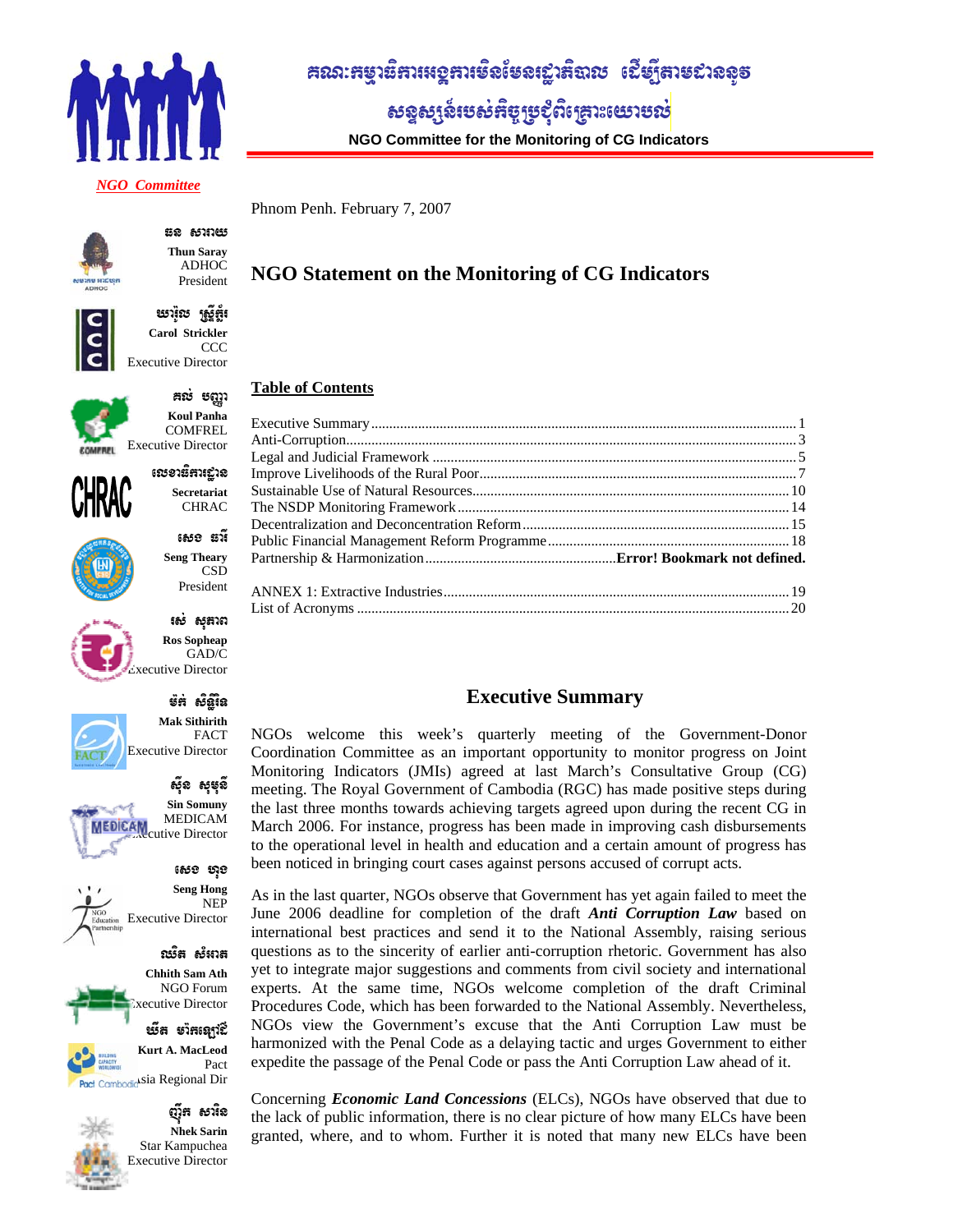granted since the adoption of the Sub-Decree on ELCs, but do not comply with the requirements of the Sub-Decree, in particular the requirements to undertake public consultations and environmental and social impact assessments prior to approving concessions. It is noted that the Government's attempts at regulating ELCs have failed. We know this because several ELCs have been granted post ELC sub-decree, all blatantly illegal.

It is recommended that there should be a publication (on the MAFF ELC website) of information on ELCs granted (location, to whom, size, purpose), cancelled (where signed contracts have been cancelled), and proposals under consideration. The Government should publish all relevant information on the progress of canceling or reviewing existing ELCs, especially those that clearly exceed the 10,000-hectare limit and that do not comply with the law or deposit procedures. Moreover, the process for granting ELCs, including all pre-requisites, should be strictly adhered to and no ELC should be granted if it does not meet the requirements specified by the law and the Sub-Decree on ELCs. Information should include ELCs under 1,000 hectares granted by provincial authorities.

The NGOs welcome the efforts from the Ministry of Planning on the progress made on drafting the National Strategic Development Plan's (NSDP's) *Annual Progress Report (APR)* and have been informed that the Ministry of Planning has received annual reports from all ministries. Despite this progress, the NGOs remain concerned that the APR will not comment on the efficiency or effectiveness of NSDP implementation, as the current NSDP monitoring framework fails to mention input and output indicators. It is recommended that these indicators should be defined and made publicly available.

*Extractive industries* including oil, gas and minerals are expected to become a major source of revenue for the Kingdom of Cambodia in the near future, by more than quadrupling the country's current government revenue and potentially lifting millions of Cambodians out of poverty. The annex to this statement provides six recommendations from civil society that would contribute to avoiding the 'resource curse' experienced by other resource-rich countries and to promote long-term sustainable economic development in Cambodia, including: 1) signing on to the Extractive Industries Transparency Initiative as soon as possible, and 2) committing to new Joint Monitoring Indicators (JMI) for extractive industries during the CDCF meeting in June.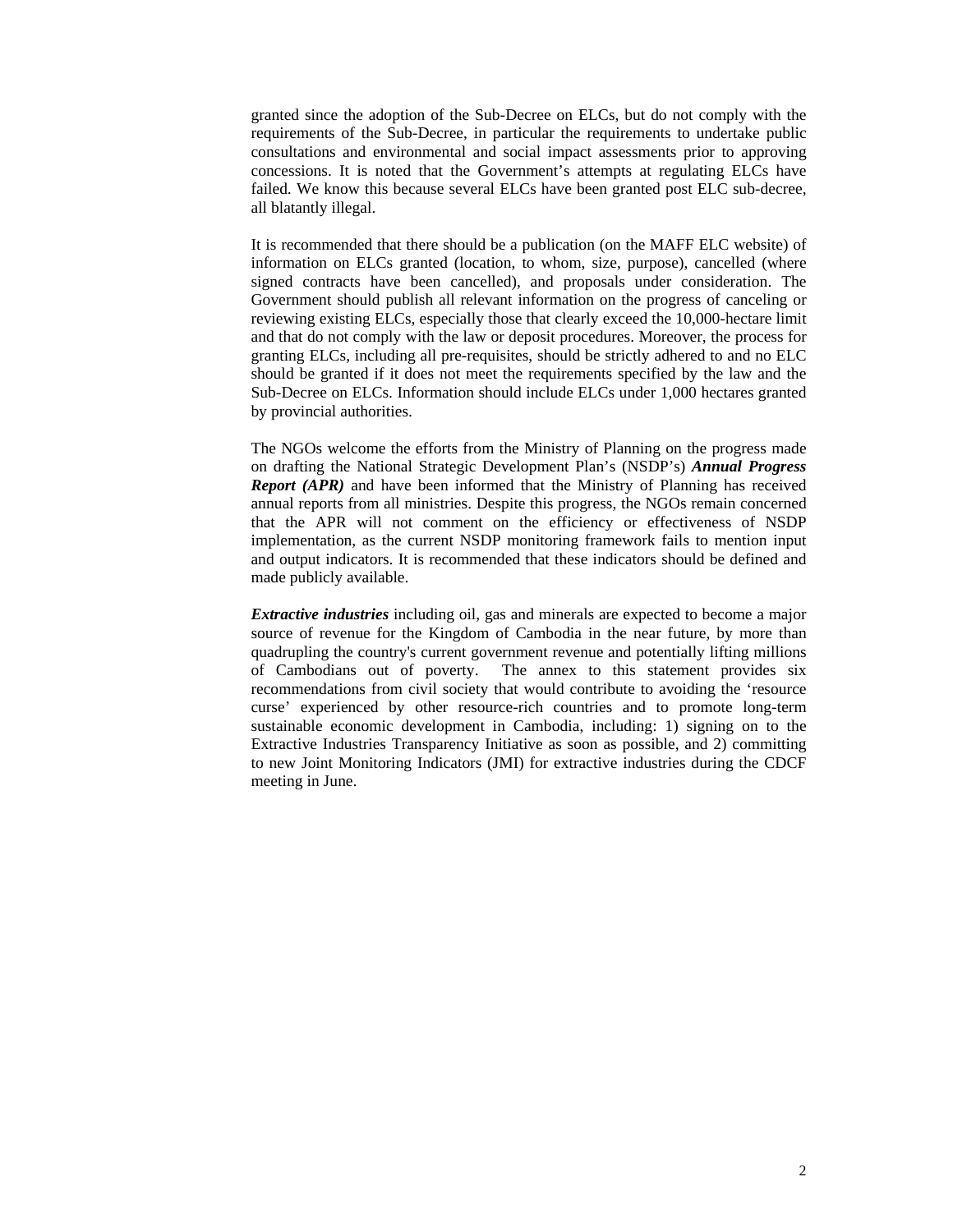### **Anti-Corruption**

### **i) Joint Monitoring Indicators monitored by NGOs**

| <b>Target</b> | <b>Actions Needed</b>                                         | Responsible<br><b>Government</b><br><b>Institution</b> | <b>Time</b><br><b>Frame</b> |
|---------------|---------------------------------------------------------------|--------------------------------------------------------|-----------------------------|
| 3. Combat     | <b>3.1</b> Finalize and approve Anti-corruption Law, based on | MNASRI<br>Leads.                                       | End June 2006               |
| Corruption    | best international practices, and:                            | <b>COM</b>                                             |                             |
|               | a. Prepare an implementation plan to enforce and              | <b>MNASRI</b><br>Leads.                                | Oct. 2006                   |
|               | manage the implementation of the Anticorruption Law.          | <b>COM</b>                                             |                             |
|               | Disseminate information on reported cases on<br>b.            | MNASRI<br>Leads,                                       | On-going                    |
|               | corruption and conviction on semi-annual basis.               | <b>COM</b>                                             |                             |

#### **ii) Monitored progress on Actions Needed**

**3.1** The government has failed to meet yet another (fourth) deadline for an Anti-Corruption Law to be finalized. The latest version, dating from September 29, still does not integrate most of the suggestions and comments by civil society and international experts that would bring the law up to international standards, as agreed upon by the Government with the donors at the CG meeting in 2005. While civil society acknowledges that there is a need to ensure that the Law on Anti-Corruption is consistent with the draft Criminal Code and Criminal Procedures Code, political will to push these essential pieces of legislation through is absent. And yet the government has recently shown itself capable of moving fast when it comes to the passage of other laws – including laws on adultery, on conscription and on limiting parliamentarians' right to speak. NGOs view the Government's excuse that the Anti Corruption Law must be harmonized with the Penal Code as a delaying tactic and urges Government to either expedite the passage of the Penal Code or pass the Anti Corruption Law ahead of it. As we know that the Criminal Procedure Codes is a huge piece of legislation that may need quite a lot of time for review and debate before it can be passed, the most effective solution is to debate and pass the Anti-Corruption Law first, and if necessary, changes could be made later for the law to be harmonized with the Criminal Procedure Codes when it is passed.

**3.1a**. Civil society esteems that no progress on the preparation of an implementation plan has been made, apart from the rehabilitation of the Anti-Corruption Unit with training abroad for a few staff members. Because the passage of the Anti Corruption Law is a prerequisite for progress of an implementation plan, it is even more imperative that a draft anti-corruption law based on international best practices be moved forward with no further delay.

**3.1b**. A certain amount of progress has been noticed in bringing court cases against persons accused of corrupt acts. However, the cases being prosecuted tend to involve either low-level officials, members of selected political parties or cases with limited impact. NGOs appreciate the Government's Ministry of Environment for bringing court cases against a number of corrupt officials implicated in illegal logging in Ratanakiri. Unfortunately, some of the major players in the scandal remain at large and are not behind bars.

The rehabilitated Anti-Corruption Unit based in the Council of Ministers has taken limited actions to crack down on smugglers or individuals implicated in the smuggling of right-hand drive cars. However, the application of punishment does not seem to be serious and no reports have been made available on the number of smugglers or individuals who have been punished for these crimes.

Legal action was taken against an official of the Ministry of Rural Development accused of being implicated in the World Bank project fraud. However, this person was released on bail and no followup action has been reported. In the meantime, there is some question as to the political motivation of some cases, such as the arrest of a former (Funcinpec) Kampot Governor over possible-corruption offense related to land issues.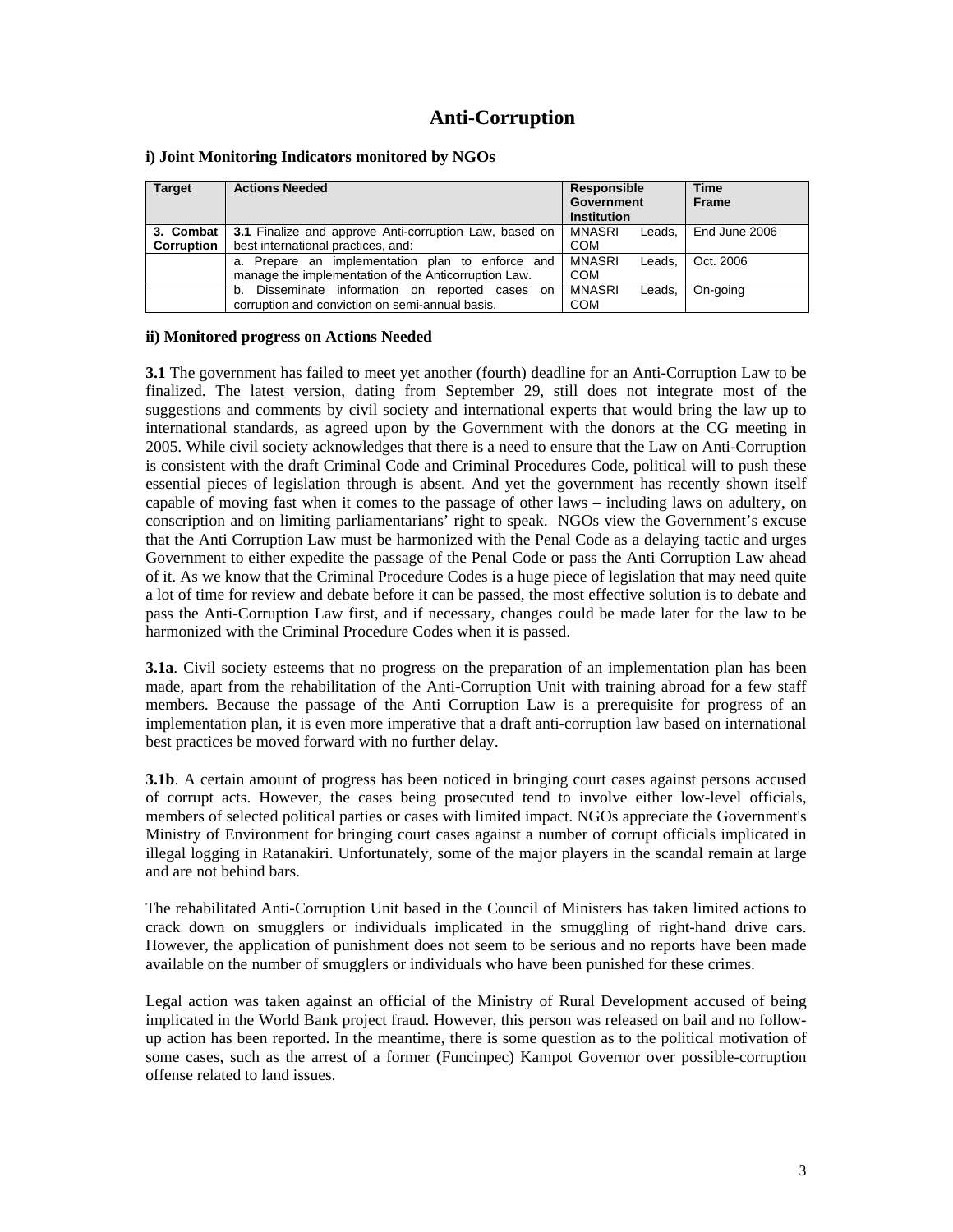### **iii) Recommendations:**

- The Government should adhere to the agreement at the CG meeting to ensure the Anti-Corruption Law meets international best practices, taking into account the recommendations by civil society and international advisers.
- The Government should try to ensure that the Criminal Procedure Code and the Anti-Corruption Law are passed without further delay.
- The Government should take serious action to prepare an implementation plan to enforce and manage the implementation of the Anti-Corruption Law.
- **Further action should be taken by the Government to address corruption issues based on existing** laws, particularly current cases of corruption, in order to prove the Government's commitment and seriousness.
- The Government should move ahead with the establishment of a legal framework on access to information as stated in the CG indicators, as so far, no progress has been made at all against this indicator.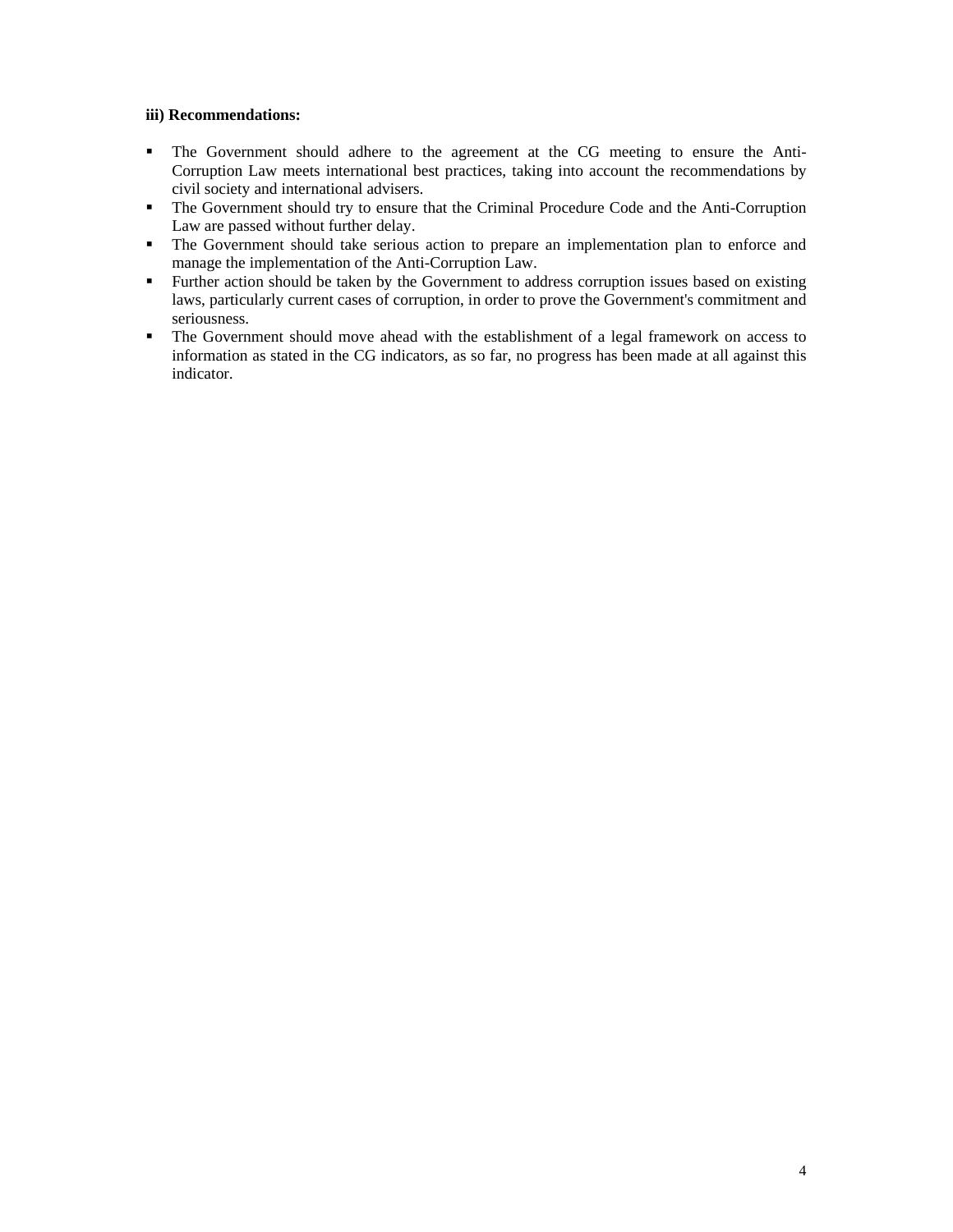### **Legal and Judicial Framework**

|  |  | i) Joint Monitoring Indicators monitored by NGOs |  |
|--|--|--------------------------------------------------|--|
|  |  |                                                  |  |

| <b>Target</b>                                     | <b>Actions Needed</b>                                                                                                                                                                                            | Responsible<br>Government<br><b>Institution</b> | <b>Time Frame</b>           |
|---------------------------------------------------|------------------------------------------------------------------------------------------------------------------------------------------------------------------------------------------------------------------|-------------------------------------------------|-----------------------------|
| 4. Establish<br>well-<br>a                        | 4.1. Develop a clear policy framework on access to information.                                                                                                                                                  | <b>MoNASRI</b>                                  | Dec. 2006                   |
| functioning,<br>transparent<br>and<br>accountable | 4.2. Complete the drafting and approval of the remaining<br>fundamental Laws (Penal Procedure Code, Penal Code, Civil<br>Code, Law on the Statutes of the Judges, Law on Court<br>organization and functioning). | <b>MOJ Leads</b>                                | To be agreed by<br>L &J TWG |
| legal<br>and<br>judicial                          | 4.5. While the priority setting process is being put in place,<br>priority will be given to:                                                                                                                     |                                                 |                             |
| system that<br>protects                           | a. Complete the Draft Law Against Trafficking of Person and<br>Sexual Exploitation and submit to COM.                                                                                                            | <b>MOJ Leads</b>                                | Sept. 2006                  |
| individual<br>rights<br>as                        | b. Complete and adopt a National Plan to enforce the Law on<br>Domestic Violence and Protection of the victims.                                                                                                  | <b>MOWA Leads</b>                               | June 2006                   |
| defined<br>in.<br>the                             | c. Complete preparation of regulations to enforce State Land<br>Management Sub-Decree.                                                                                                                           | <b>MLMUPC</b>                                   | June 2006                   |
| Constitution                                      | d. Elaborate and implement Article 18 of the Land Law.<br>e. Adopt RGC's strategy and regulations for the indigenous                                                                                             | MLMUPC/CLP                                      | Nov. 2006                   |
|                                                   | people.                                                                                                                                                                                                          | <b>CLP</b>                                      | Nov. 2006                   |

#### **ii) Monitored progress on Actions Needed**

**4.1.** Besides organizing a workshop that aimed to disseminate information about the progress to participants, highlight the role of public information, and show universal principles to be put in the draft law, the MoNASRI has not made any progress to develop a clear policy framework on access to information. To support future work on the policy framework, the MoNASRI is currently seeking support from the United States Agency for International Development (USAID) and is in the process of drafting a Memorandum of Understanding.

**4.2.** The Civil Procedure Code has not been adopted during this reporting period. However, the draft code is reportedly being discussed by the Legislation Commission of the National Assembly. As of today, the Ministry of Justice (MoJ) is still reviewing the Penal Code and adding some additional articles related to new crimes on forestry and fishery. The Penal Procedure Code is now at the Office of the Council of Ministers for further discussion and review.

The Law on the Statutes of the Judges and the Law on Court Organization and Functioning remain under discussion in the Technical Working Group of the Ministry of Justice (TWG-MoJ), which still has to finalize drafting these two laws. One critical problem for the Law on court organization and functioning is the intention to establish the controversial Commercial Court which had been initiated by the Ministry of Commerce.

**4.5a.** The draft Law Against Trafficking of Persons and Sexual Exploitation has not yet been submitted to the COM. Currently the Ministry of Justice is incorporating the final comments from the Ministry of Women Affairs and expects the Law to be adopted by the National Assembly in 2007.

**4.5b.** The sub-decree on domestic violence law has been finalized by the Inter-Ministerial Working Group consisting of the MoJ, MoWA, MoI and experts, and the sub-decree has been submitted to the Ministry of Interior. The sub-decree is mostly related to the roles and responsibilities of commune councilors.

**4.5c**. It is hoped that demarcation of state land will put an end to illegal land acquisition by local and international opportunists and that the currently prevailing attitude favouring short term gains will shift towards long term sustainable use and management of natural state assets with meaningful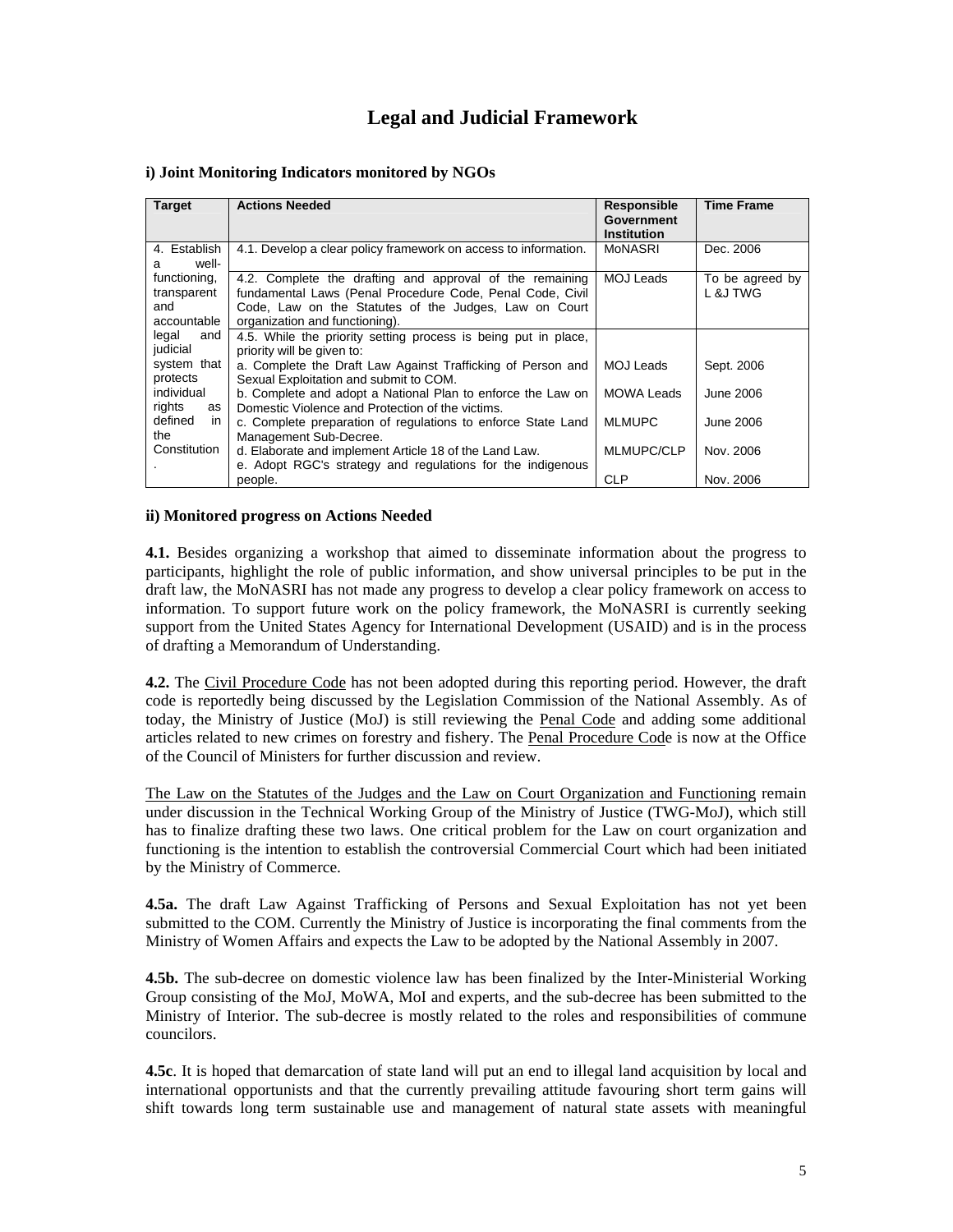participation of resource dependent local people and the general public. NGOs are concerned, however, that the identification and mapping of state land is not sufficiently linked to other mapping processes, such as forest cover mapping, locally developed participatory land use plans and the mapping of the collective lands of indigenous communities.

**4.5d**. Regarding attempts by the Royal Government of Cambodia to reclaim authority over land transactions involving state land, NGOs note that the Ministry of Land Management Urban Planning and Construction (MLMUPC) has not taken any noticeable action in this respect. Action on clarifying the scope and implementation of Article 18 of the Land Law is urgently needed, since indigenous peoples, in particular, are facing severe hardship as a consequence of increasing land alienation within their communities.

**4.5e**. NGOs observed that the General Secretariat of the Council for Land Policy (GSCLP) has made an effort to consult with stakeholders on the first draft of the Indigenous Peoples Communal Land Registration policy. However, this draft was rejected by the indigenous people. Further consultations on the policy between the GSCLP and representatives of Indigenous People and NGOs on 29 January 2007 resulted in little further progress. The policy is nevertheless scheduled to be adopted by the Council of Ministers before the GDCC meeting. In addition, no further progress has been made on the consultative process for the By-Laws necessary for indigenous communities to be recognized as a legal entity.

### **iii) Recommendations:**

- (4.1) To help fight against corruption, the Government should move faster with the establishment of a legal framework on access to information as stated in the CG JMIs.
- (4.2) NGOs would like to urge the MoJ and stakeholders to make progress on the completion and approval of these fundamental laws.
- (4.5a) NGOs would like to urge the MoJ to incorporate the comments from the Ministry of Women's Affairs and submit the draft law to the COM.
- (4.5b) NGOs would like to urge the MOI to issue the sub-decree in the shortest possible time.
- (4.5c) It is recommended that the government should accelerate the adoption of other regulations linked to the Sub decree, so that the implementation of state land mapping, identification and classification would be operated effectively. The mapping process for state land carried out by the District/Khan Land Working Groups should be more adequately linked to other mapping processes such as demarcation of forest lands and protected areas and participatory land use planning (PLUP).
- (4.5d) Provide urgent clarification on the scope and implementation of Article 18 of the Land Law, especially in relation to protection of the land of indigenous people, (4.5e) The Government should take a concrete step in terms of adoption of a policy paper to protect indigenous people rights which meets the aspirations and needs of indigenous people. In the light of rapidly increasing land alienation, NGOs would like to see the implementation of a mainstreamed process for the legal recognition of indigenous communities as the first necessary step towards the registration of their collective lands.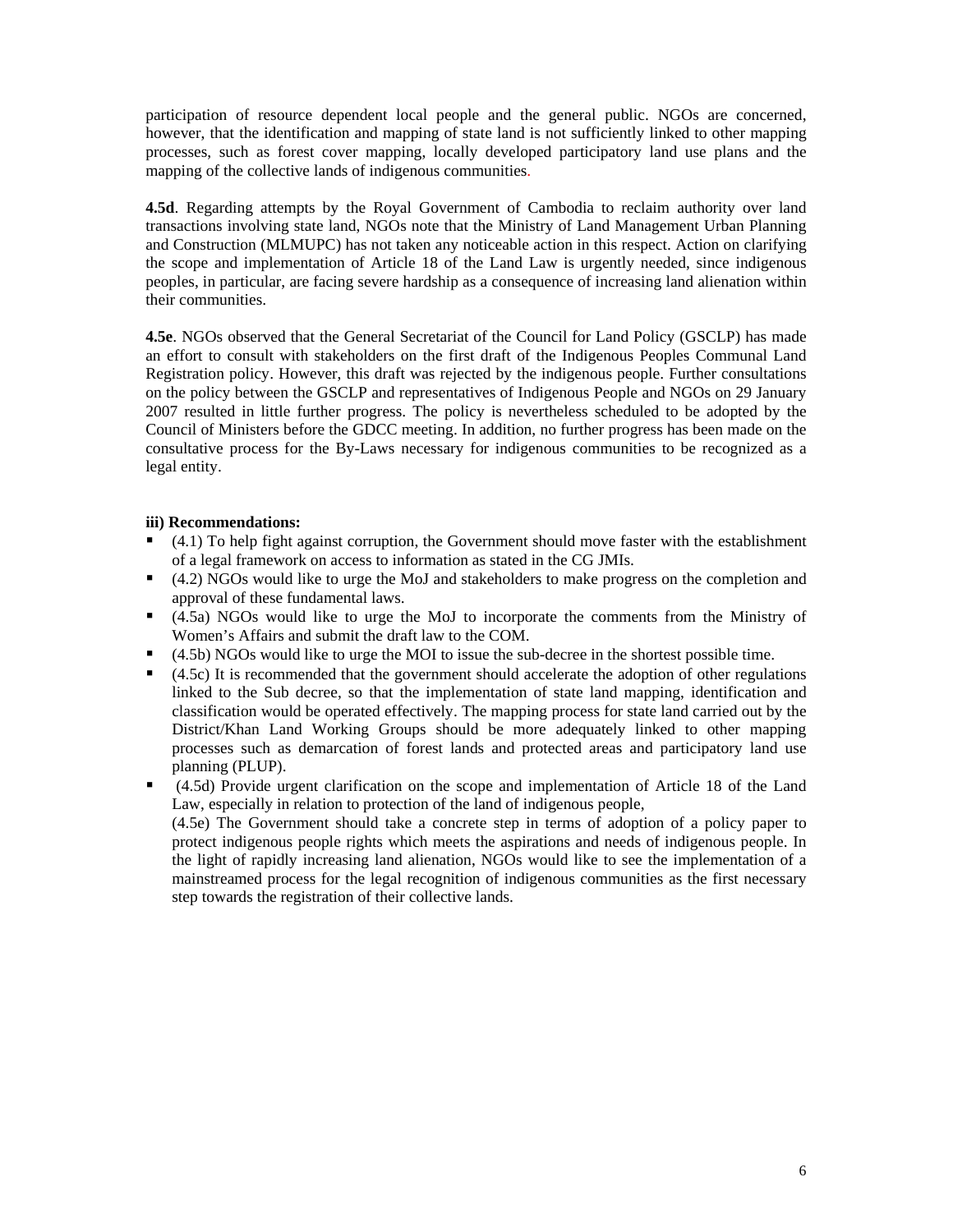### **Improve Livelihoods of the Rural Poor**

| <b>Target</b>                                                                      | <b>Actions Needed</b>                                                                                                                                                                                                                                  | <b>Responsible</b><br><b>Government</b><br><b>Institution</b> | <b>Time Frame</b>      |
|------------------------------------------------------------------------------------|--------------------------------------------------------------------------------------------------------------------------------------------------------------------------------------------------------------------------------------------------------|---------------------------------------------------------------|------------------------|
| 8.<br>Improve<br>livelihoods of the<br>rural poor, reduce                          | 8.1 Develop a medium term strategy for agriculture and<br>water building on the NSDP and existing MAFF and<br><b>MOWRAM strategy documents</b>                                                                                                         | MAFF<br>and<br>MoWRAM                                         | Jan-Dec 2006           |
| poverty in particular<br>in rural areas, and<br>enhance<br>food<br>security<br>and | 8.2 Establish a mechanism and periodically disseminate<br>information on economic land concessions in accordance<br>with the notice issued by the Prime Minister on 30 June<br>2005.                                                                   | <b>MAFF</b>                                                   | 2nd<br>Quarter<br>2006 |
| nutrition based on<br>priorities outlined in<br>National<br>the<br>Strategic       | 8.3 Take appropriate action to reflect the priorities of the<br>Fisheries sector to improve the livelihoods of rural<br>communities in commune, district and provincial<br>development plans as well as donor funding levels.                          | MAFF(Lead)/<br>Local Authority                                | 4th<br>Quarter<br>2006 |
| Development Plan<br>for 2006-2010.                                                 | 8.4 To improve the livelihoods of the rural poor, 500<br>eligible households are settled on social land concessions<br>with livelihood support and at least 10,000 hectares of<br>suitable land confirmed as available for social land<br>concessions. | CLP and<br><b>MLMUCP</b>                                      | 2006                   |

#### **i) Joint Monitoring Indicators monitored by NGOs**

#### **ii) Monitored progress on Action Needed**

**8.2.** NGOs have observed that due to the *lack of public information*, there is no clear picture of how many ELCs have been granted, where, and to whom. As a result, ELC driven land disputes are threatening to become even more violent and widespread among local communities, including indigenous communities who are eligible to register collective title over their land. Recently, there was a demonstration in Kratie following the destruction of farmland, and there has been exceptionally disturbing (and continuing) violence that has coincided with ELC operations in Koh Kong. It is indicated that the local communities often become aware of ELCs affecting their land only when the company arrives, as public consultations are generally not undertaken before the decision to grant the ELC.

NGOs have noted that there bas been *no progress regarding information dissemination* on economic land concessions as the MAFF ELC website has not been updated since August 2006. However, in December 2006, MAFF provided information on ELCs related to grant, cancellation and consideration of concessions to the Technical Working Group on Forestry and Environment. It does not appear that the ELC logbook has been established by the Technical Secretariat. There is also no consolidated information on ELCs under 1,000 hectares granted by provincial authorities.

In the mean time, many new ELCs have been granted since the adoption of the Sub-Decree on ELCs, but do not comply with the requirements of the Sub-Decree, in particular the requirements to undertake public consultations and environmental and social impact assessments prior to approving concessions. It is noted that the Government's attempts at regulating ELCs have failed. *We know this because several ELCs have been granted post ELC sub-decree - all blatantly illegal.*

There is no transparency in the way land and natural resources are being managed, even though these resources should be managed for the benefit of the Cambodian people. It is not clear who actually benefits from ELCs – it would seem that private interests and foreign companies are benefiting from the grant of ELCs at the expense of rural communities. Looking at the target to which this JMI relates, how is the Royal Government of Cambodia making progress against the aim of improving the livelihoods of the rural poor, reducing poverty and enhancing food security? Rather than improving livelihoods and food security, we have witnessed ELCs and other concessions leading to the loss of livelihoods for rural communities, and more tenuous food security as a result.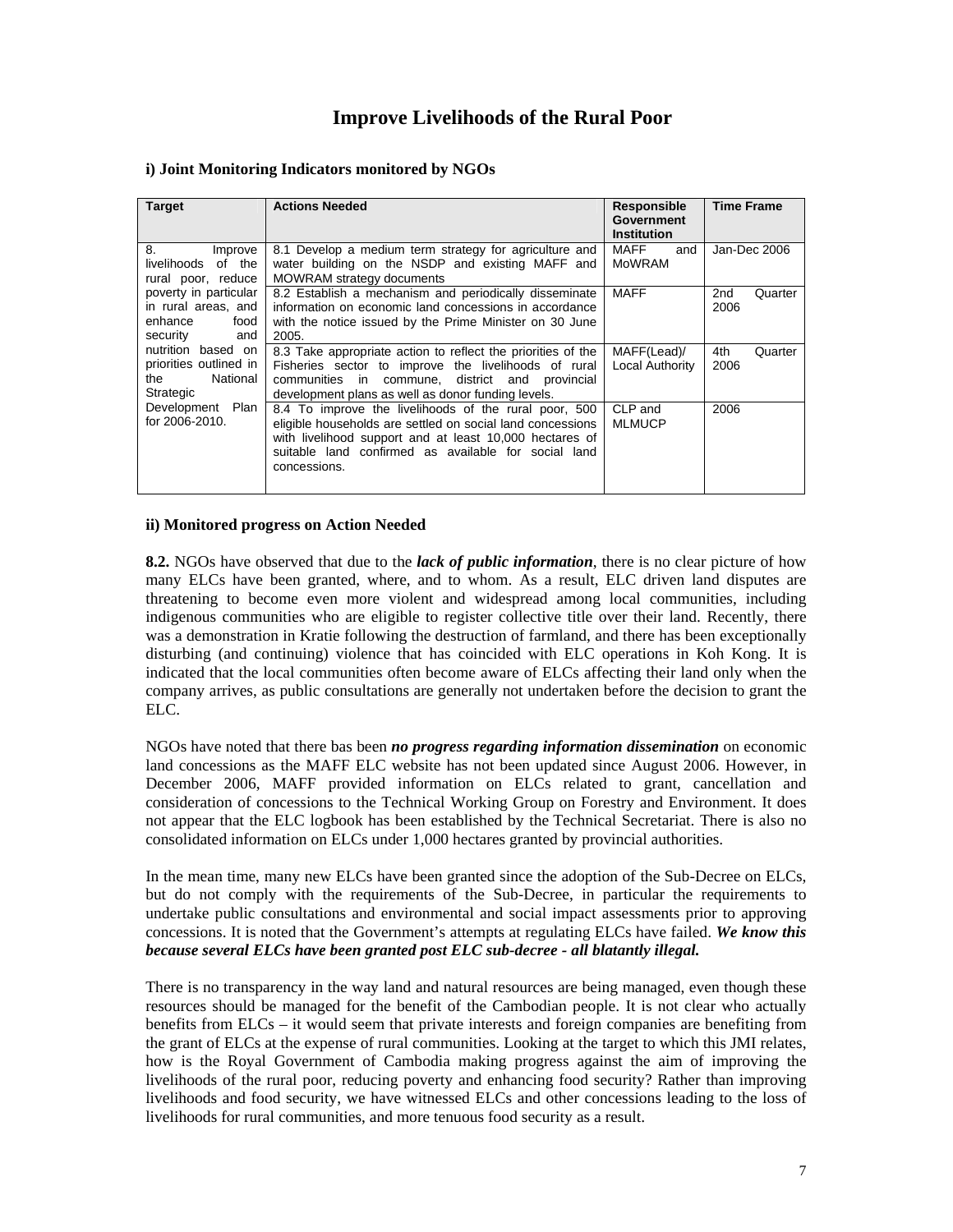In addition to the above, ELCs are also interfering with ongoing development efforts. Recalling the negative effects on the Marubeni company and the threats to the power plant developments in Mondulkiri following the Wuzhishan last year, an ELC in Oddar Meanchey has also overlapped with a community forestry initiative this past year (eventually resulting in an excision of some 1,000 hectares from the community forest).

**8.3.** In order to reduce poverty in fishing communities, in 2000, the RGC released 56% of *commercial fishing lot areas* for local people's use. However, most of the fishing areas released for local people are less productive, valued at less than 30 million Riels, contributing insignificantly to poverty reduction due to the fact that community fisheries have been established on the less productive fishing grounds while the most productive fishing areas remain largely under the control of commercial fishing lots.

In the Tonle Sap region, the *Tonle Sap Environmental Management Project (TSEMP*) funded by the ADB and intended to tackle issues related to fisheries and to improve the livelihoods of rural people has made only slow progress and faced massive delay, such that many fishing communities around the Lake have not been established as required by the project's targets. The community fisheries that have been established are weak in many aspects weak and could not function on their own to support their community members. In the Mekong and Coastal region, where there is no major international funding support, actions taken to improve fisheries management and livelihoods of rural communities are greatly inadequate.

Further it is noticed that a numbers of *community fisheries* have been established on paper, but less on the ground, which poorly contributes to the reducing poverty and improving the livelihoods of rural Cambodians. The community fisheries that have been established are poorly recognized and in conflict with unestablished communities. The members of the established community fisheries who are active in protecting the fisheries resources have not been well-protected by the legal framework, but face threats to their life and threat of imprisonment as a result of their efforts, which discourages them from active involvement in community fisheries.

The NGOs welcome the adoption of the new *Fisheries Law*, but are concerned that the new Fisheries Law does not serve the interests of rural people and the poor whose lives are dependent on fisheries resources. The ten key concerns and issues raised by fisher representatives from all over Cambodia about the draft Fisheries have been completely rejected. The problem associated with the new Fisheries Law is that it will reorganize the Department of Fisheries into the 'Fisheries Administration' which will centralize the Fisheries Administration's power over the management of fisheries resources, limiting not only the roles and responsibility of fishing communities, but also the roles of other agencies such as commune councils, provincial authorities and the Ministry of Environment.

**8.4.** NGOs noted that Law, Sub-decree and regulations concerning the implementation of social land concessions (SLCs) have existed for years. However, *the exercises and operations in this sector have not adequately been performed*, despite a growth in the number of landless people. NGOs understand that there are lands available for the purpose of SLCs in the provinces, as their research study and findings were presented to all stakeholders through consultation meetings, seminars and workshops. But there has been no initiative or cooperation among local authorities or government agencies in order to develop a plan for SLCs.

NGOs are still very supportive and welcome the RGC's intention to facilitate social land concession projects, but have not seen any concrete progress yet. The two pilot projects in Kg. Cham and Kratie province are likely to be slow in beginning operation and are not responding to landlessness people needs. Various offers have been made by NGOs in several provinces to initiate support of such SLC projects, but the response from different levels of government and line agencies have been overall very discouraging.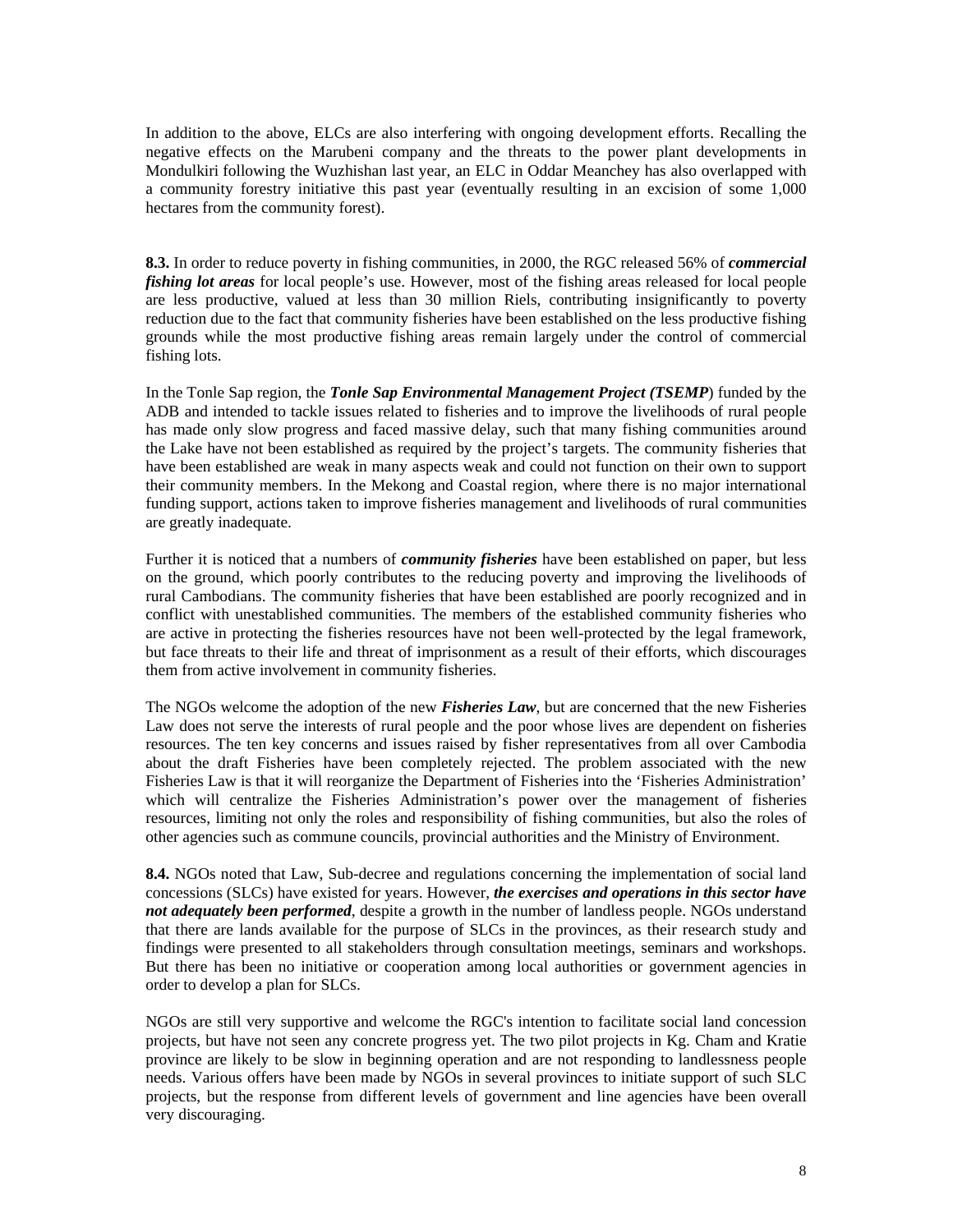Identification of available land to be classified and registered as private state land for SLC has taken too much time during the implementation of the pilot projects. This process does not respond to the demands of the rural poor, especially those who need land for farming or housing. In addition, the selection of target land recipients may not meet the criteria if there is no proper community consultation and if the poor families are not identified properly.

#### **iii) Recommendations**

- (8.2) It is recommended that there should be a publication (on the MAFF ELC website) of information on ELCs granted (location, to whom, size, purpose), cancelled (where signed contracts have been cancelled), and proposals under consideration. The Government should publish all relevant information on the progress of canceling or reviewing existing ELCs, especially those that clearly exceed the 10,000-hectare limit and that do not comply with the law or deposit procedures. Moreover, the process for granting ELCs, including all pre-requisites, should be strictly adhered to and that no ELC is granted if it does not meet the requirements specified by the law and the Sub-Decree on ELCs. Information should include ELCs under 1,000 hectares granted by provincial authorities.
- (8.3) NGOs would like to call on the Government and ADB to take appropriate steps to investigate the delay in implementation of the TSEMP, in a similar manner to recent World Bank investigations, before deciding on a new loan for the Tonle Sap.
- (8.3) NGOs and concerned donors should review the new Fisheries Law and examine its content, aiming at assessing the potential of this law to contribute to future poverty reduction.
- (8.3) Efforts should be made by the Royal Government of Cambodia and donor agencies to ensure that communities have ownership over community fisheries, including rights and responsibilities in deciding about the sustainable use of fisheries resources in line with the legal framework.
- (8.3) The decentralization of community fisheries should be conducted through integration of fisheries into the SEILA program.
- (8.4) NGOs recommend that the MLMUPC collaborate with other relevant ministries (MAFF) and the NALDR to identify vacant land for SLC purposes. This information should then be communicated to interested stakeholders in a transparent way.
- (8.4) The Government should encourage and accept social land concession (SLC) plans initiated through the expertise NGOs and interested organizations in the aim of promoting the implementation of SLCs. All processes and exercises related to the two pilot projects in Kg. Cham and Kratie should be concluded shortly, so the development of similar projects in other provinces should be highly considered. To be successful, simple and effective grievance mechanisms need to be in place to ensure that social land concessions will indeed benefit landless and land-poor farming families. NGOs would also like to recommend that only vacant and nonforested land should be allocated as social land concessions.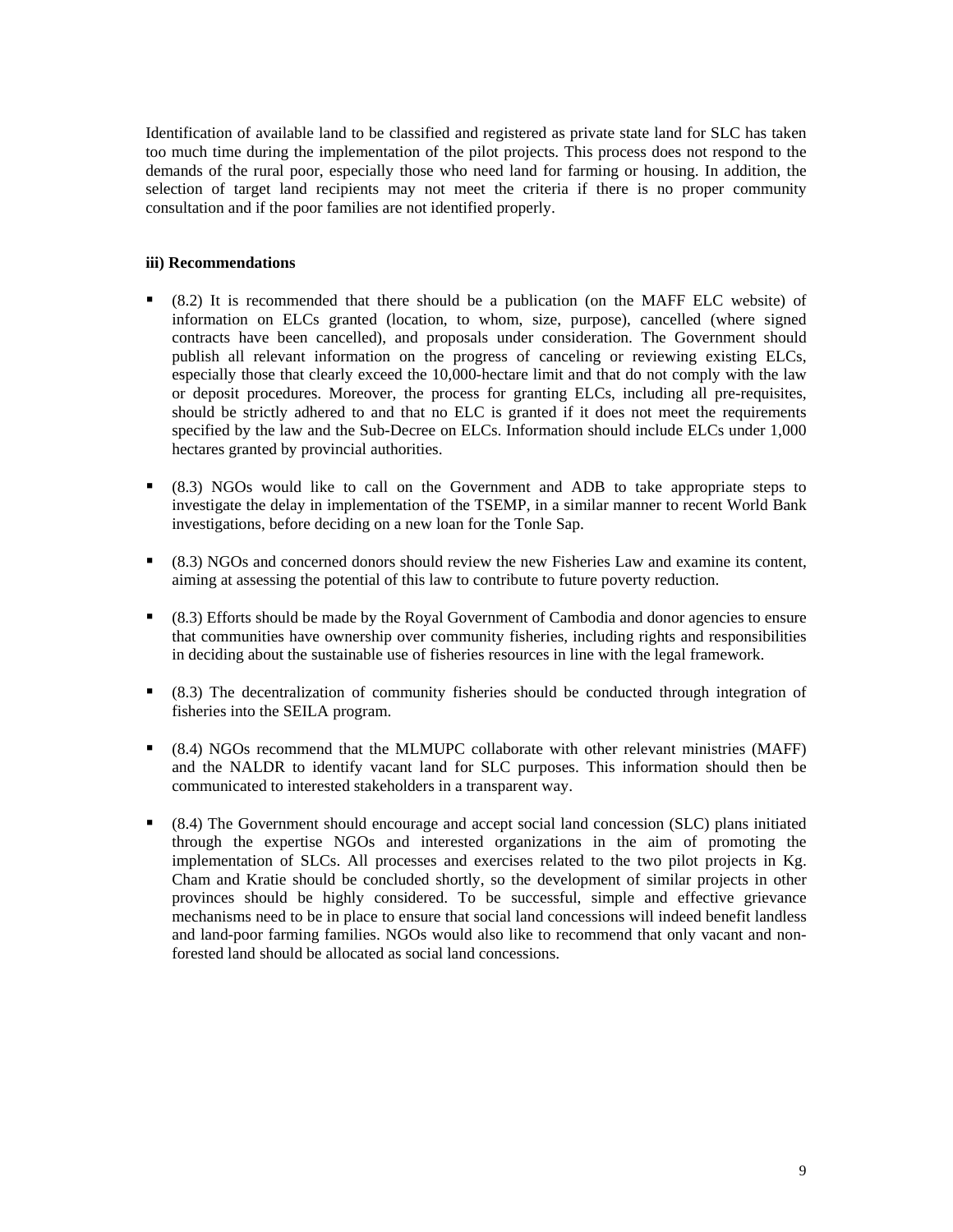### **Sustainable Use of Natural Resources**

#### **i) Joint Monitoring Indicators monitored by NGOs**

| <b>Target</b>          | <b>Actions Needed</b>                                                                                                                 | Responsible<br>Government<br><b>Institution</b> | <b>Time</b><br><b>Frame</b> |
|------------------------|---------------------------------------------------------------------------------------------------------------------------------------|-------------------------------------------------|-----------------------------|
| 11.Ensure              | 11.1Develop and implement National Forest Program, by                                                                                 |                                                 |                             |
| sustainable            | initial focus on:                                                                                                                     |                                                 |                             |
| use of the             | a. Strengthening the enforcement of the Forestry Law, especially                                                                      | FA/MAFF/MoE                                     | <b>Qrtly Report</b>         |
| natural                | combating forest land clearing and encroachment;                                                                                      |                                                 |                             |
| resources<br>into      | b. Rationalizing and reclassify national forest lands to ensure<br>sustainable use of these resources by further forest demarcation / | FA/MAFF/MoE                                     | 4th<br>Qrt<br>GDCC          |
| taking<br>consideratio | demarcation of protected areas                                                                                                        |                                                 |                             |
| n the issues           | c. Completing Forest Cover Assessment 2005/2006.                                                                                      | FA / MAFF                                       | Qrterly                     |
| of livelihood          | d. implementing Community Forestry program and develop                                                                                | FA / MAFF FA                                    | Qrterly                     |
| needs<br>and           | <b>Community Forestry</b>                                                                                                             | / MAFF                                          |                             |
| of the rural           | e. Implementing capacity building for forestry sector program / tree                                                                  | FA / MAFF                                       | To be                       |
| communities            | planting for socio-economic purposes.                                                                                                 |                                                 | determ.                     |
|                        | f. Independent Monitoring in the forestry sector (Subject to donor                                                                    |                                                 |                             |
|                        | grant funding)                                                                                                                        |                                                 |                             |
|                        | 11.2 Strengthen transparency by disseminating all relevant sector                                                                     | All stakeholder                                 | 4th Quarter<br>GDCC 06      |
|                        | information on the activities of government agencies, including<br>information on mining concession and military development zones,   |                                                 |                             |
|                        | as well as donors and NGOs by periodically postings on TWG-F&E                                                                        |                                                 |                             |
|                        | website.                                                                                                                              |                                                 |                             |
|                        | 11.3 Develop and implement a Land Management Policy and                                                                               | <b>MLMUPC</b>                                   | 2006                        |
|                        | associated legal framework to improve sustainable utilization of land                                                                 |                                                 |                             |
|                        | resources.                                                                                                                            |                                                 |                             |
|                        | 11.4 Strengthen and expand the scope of land registration by:                                                                         |                                                 |                             |
|                        | a. Issuing 300,000 land title certificates in 2006;                                                                                   | <b>MLMUPC</b>                                   | Dec.06                      |
|                        | b. Increasing the percentage of cases successfully resolved by the                                                                    | <b>MLMUPC</b>                                   | Dec.06                      |
|                        | cadastral commission: 450 cases successfully resolved out of 800<br>cases handled in 2006;                                            |                                                 |                             |
|                        | c. Revision of cadastral service fee structure, especially for sporadic                                                               | <b>MLMUPC &amp;</b>                             | <b>Jun 06</b>               |
|                        | and subsequent registration, public dissemination of the new fee                                                                      |                                                 |                             |
|                        | structure and stamp duty for subsequent registration.                                                                                 |                                                 |                             |
|                        | d. State land mapping conducted in five districts and results placed                                                                  | <b>MEF MLMUPC</b>                               | <b>Nov 06</b>               |
|                        | in a publicly accessible state land data-base. cc                                                                                     |                                                 |                             |

#### **ii) Monitored Progress on Action Needed**

**11.1a** NGOs have not observed any progress on this indicator during this reporting period. The NGOs' previously expressed concern that powerful perpetrators of large-scale forest crime and related abuses are not being held accountable to the law therefore remain. The activities of the Asia World Agricultural Development Cambodia Co. Ltd (10,000 hectares in Rolus Meanchey and Kbal Damrei Commune), Global Agriculture Development Cambodia Co. Ltd (10,000 hectares in Kbal Damrei and O' Kreang commune) and Green Island Agricultural Development Cambodia Co Ltd (Sombo District, Kratie province) are especially notable in this regard, as these companies have never consulted with the local people nor have they provided information regarding their activities, which include largescale forest clearing. Further it has been observed that local people who protested against the forest clearing by these companies have been threatened.

The Government's commitment to enforce the Forestry Law is suspect when MAFF is granting ELCs over forested areas - particularly those which contain trees that local communities tap for resin, which is evident in the new ELCs in Kratie and in Kompong Thom province in the Tum Ring rubber plantation and in the Sopheaknika land concession in Khaos village.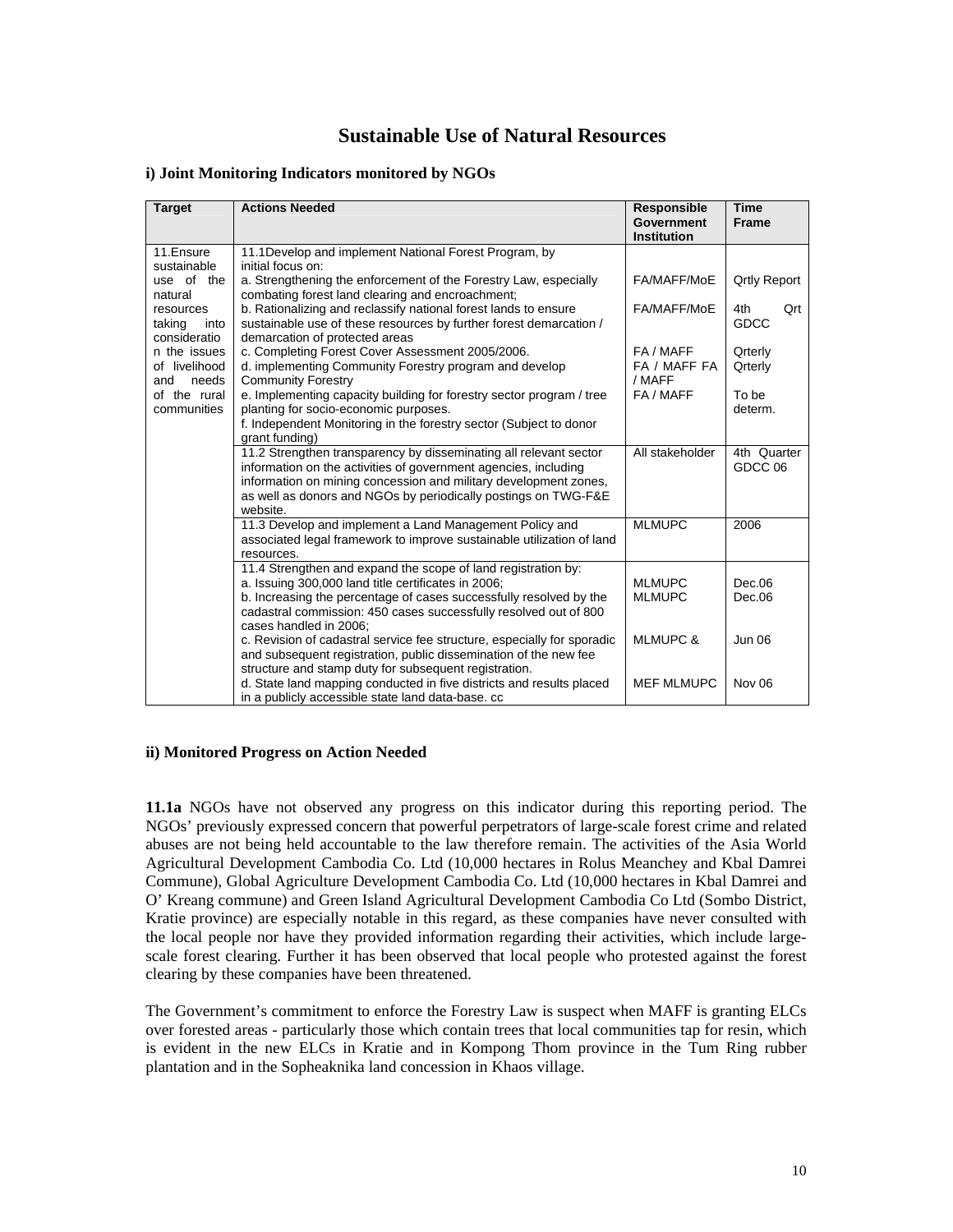**11.1d.** NGOs note that a series of national meetings on Community Forestry intended to set up a network on Community Forestry was completed after the provincial meetings in Kg. Thom, Pursat and Oddar Meanchay province. As observed, about 16 sites of Community Forestry were added to the Forestry Administration's Information Management Unit Database bringing the total number to 280 sites. It is also noted that the policies on Community Forestry boundary demarcation procedures and specifications were drafted and submitted to the Head of the Forestry Administration. Although there is sufficient legal basis to support the creation of Community Forestry sites, there are currently still no Community Forestry sites legally recognized.

**11.2.** NGOs realize that information on mining concessions is available on the Technical Working Group on Forestry and Environment website, but is only current as at June 2006. There is no information on the TWGFE website regarding concessions granted after that date. There have been numerous calls for information on military development zones, but this information has not been published.

Further there is no effective coordination between Government ministries and departments managing land and natural resources. As a result, there are frequent overlaps between ELCs, forested areas, protected environment areas, mining concessions and military zones. NGOs observe that unclear responsibility and lack of cooperation among the relevant institutions of the government have jeopardized natural resource management efforts.

Furthermore, it is noted that military zones have been the cause of threats, violence and intimidation in connection to disputes over local community livelihoods and rights. As observed, many military zones do not demonstrate a clear military purpose. In fact, many military development zones were easily sold or transferred to other usage.

Finally there appears to be an increasing number of proposals for mining exploration and exploitation in the northeastern provinces of Mondulkiri and Ratanakiri. In these provinces, where there is a majority indigenous population, there is a strong likelihood that these proposals, if approved, will impact upon indigenous land, livelihoods and culture, as well as upon the local environment. The grant of mining concessions in indigenous areas may also impact negatively on the registration of collective title over land traditionally occupied and used by indigenous communities.

**11.4a.** NGOs would like to congratulate the Ministry for issuing 94 percent of the target number of land certificates for 2006 and wish to encourage the Ministry of LMUPC to explore all collaboration opportunities with other relevant line agencies (MAFF or MRD for example) that could reinforce and hasten the process of land registration (private and public) in the country in the coming months. However it is noted that more than 10,000 land certificates still have to be delivered to the beneficiaries and that the total number of issued land certificates cannot be confirmed by an independent monitoring agency.

**11.4b.** NGOs recognize and welcome that 291 land dispute cases were successfully solved by the Cadastral Commissions which is roughly two thirds of the set target of 450 cases. However it needs to be noted that more efforts should be put into dissemination of information about land dispute resolution mechanisms in order to raise awareness of the roles and responsibilities of the provincial cadastral commission offices throughout the country. Further, the idea of creating a mobile cadastral team should be pursued. It is also noted that the capacity of Cadastral Commissions officials at district level have not been effectively strengthened for land case proceedings.

Since the National Authority for Land Dispute Resolution was established, due to a lack of regulations or guidelines to support its operations, many land complaints have accumulated and remain unsolved. However, NGOs welcome the actions of the National Authority for Land Dispute Resolution (NALDR) to confiscate thousands of hectares of illegally grabbed land.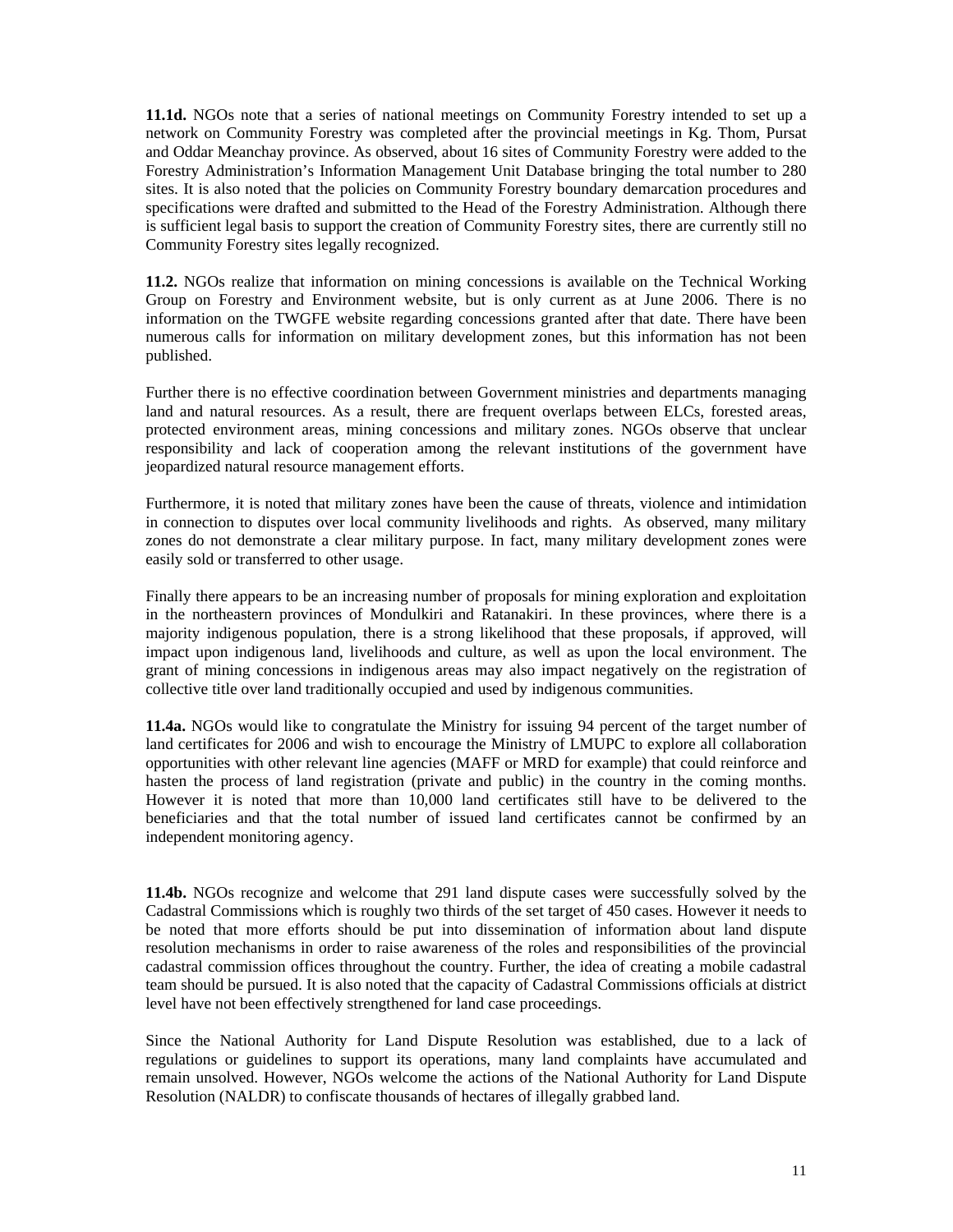NGOs observe that many land case proceedings, even where successfully resolved, have not been resolved through the procedures stated in the relevant Sub-decrees, Prakas and guidelines. Mandates and terms of cooperation between the NALDR and the Cadastral Commissions are still unclear. The composition of the NALDR suggests undue executive control over areas already contained within the jurisdiction of the Cadastral Commissions (which remain weak) and the Courts.

**11.4d.** During this reporting period, there has been no evident progress in state land mapping and registration. NGOs wish to see more efforts from the RGC in defining clearly which land is private and public state property.

### **iii) Recommendations**

- (11.1a) It is essential that PM Order No 1 be fully implemented regardless of the social status of the violator. Official reports on compliance with prime ministerial orders such as this one frequently only focus on the number of confiscations and cases referred to the court. NGOs therefore suggest that the RGC and its development partners should measure progress according to the following criteria: a) cases in which there has been a full prosecution and imposition of penalties as opposed simply to a referral to the court; b) the number of cases in which such prosecutions are brought against individuals with official rank or public profile; c) enforcement of existing laws that target corruption, particularly Article 100 and Article 101 of the Forest Law.
- (11.1a) NGOs further recommend that efforts to reclaim forest land need to be harmonized with the implementation of Article 18 of the Land Law.
- (11.1b) Harmonization is needed between the processes of demarcation of forest land and protected areas, the identification and mapping of state land and the registration of the lands of indigenous communities. Forest land demarcation furthermore needs the active participation of all stakeholders, including local communities, provincial authorities and civil society organizations. NGOs therefore request the government to give a clear account of the methodology it intends to use for demarcating the forest reserve, what steps it will take to consult local inhabitants living close to the boundaries and the measures it will take to inform the general public of the boundaries once the exercise is completed. NGOs call on the government and donors to expedite this process without delay in order to counter the current rush of illegitimate claims by land concession holders and others to areas of forest not yet demarcated. Finally, the government should give a clear public undertaking that the demarcation process will not override the prior claims (as enshrined in the Land Law) of indigenous people to forest areas that they use for traditional agricultural practices.
- (11.1d) Community Forestry sites should be recognized by law from now onwards. The process of CF development and recognition should not be delayed any more. The cooperation among stakeholders on CF development work should be improved to encourage the Community Forestry Office of the Forestry Administration to assume a coordinating role in guiding the implementation of CF.
- (11.2) The Government should disseminate information on military development zones, mining concessions granted (location, size, scope, purpose and concessionaire), and proposals or applications for mining concessions. The Government should also put a moratorium on the granting of mining concessions in forest land areas or in indigenous areas until indigenous communities have been able to demarcate their land for the registration of collective title and commence the registration process. Mining concessions should only be granted where there have been public consultations with local communities, and participatory environmental and social impact assessments have been conducted. NGOs would recommend that proposals or applications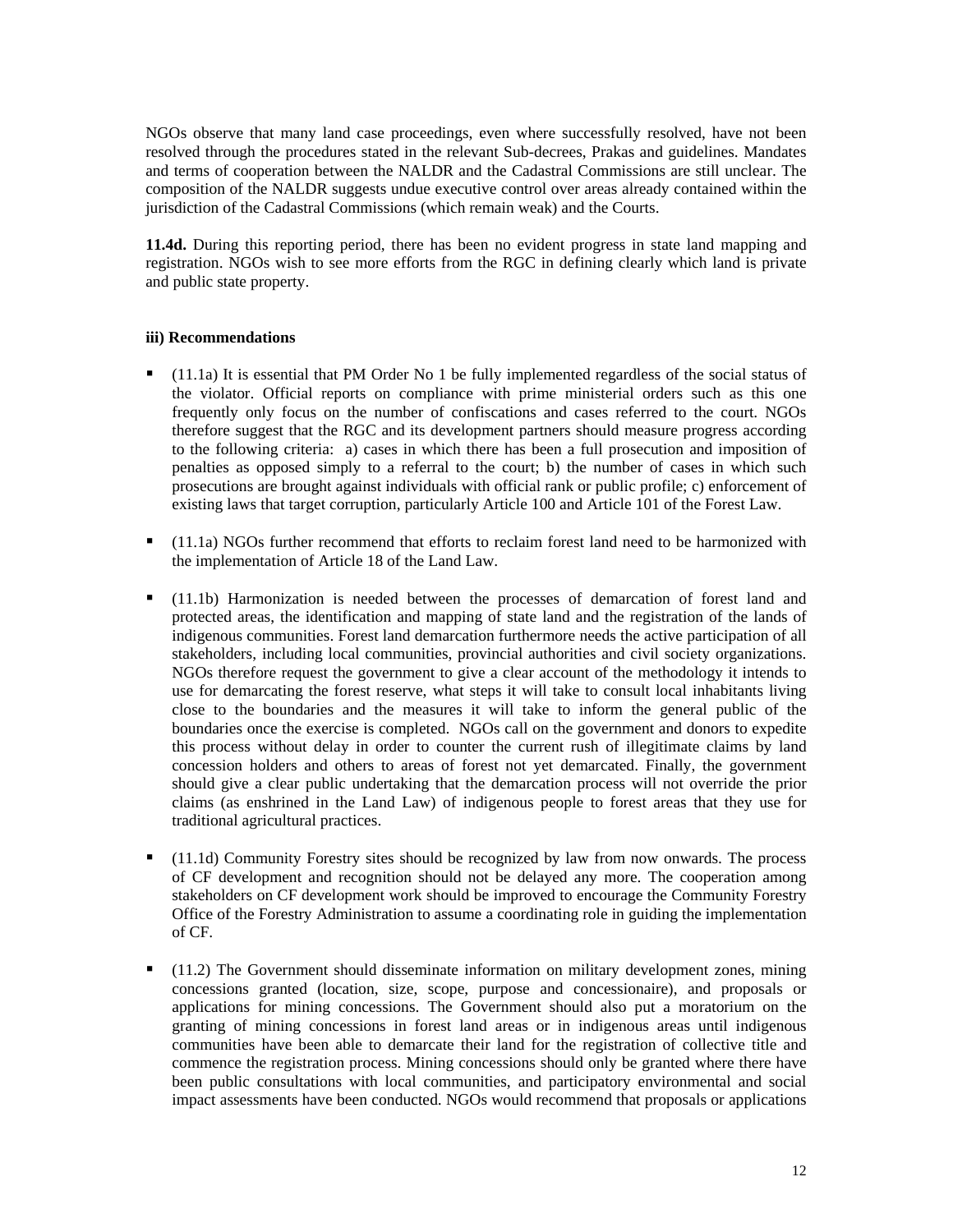for new military development zones should be carefully considered in relation to their social impacts. In addition, transparency of all sales and transformations of military zones should be improved.

- (11.4a) NGOs would like to recommend efforts to increase the public awareness of communities and an improvement in the transparency of the titling system by utilizing independent monitoring agencies in the land titling programme.
- (11.4b) NGOs would like to recommend i) efforts to improve the capacity of Cadastral Commissions officials at district level to deal with land cases, ii) formulation of a legal basis to support the NALDR's implementation, and iii) information dissemination about the current status of land complaints filed at NALDR.
- (11.4b) More efforts should be put into dissemination of land dispute resolution mechanisms in order to raise awareness of the roles and responsibilities of the provincial cadastral commission offices throughout the country.
- (11.4b) The idea of a creating a mobile cadastral team should be pursued.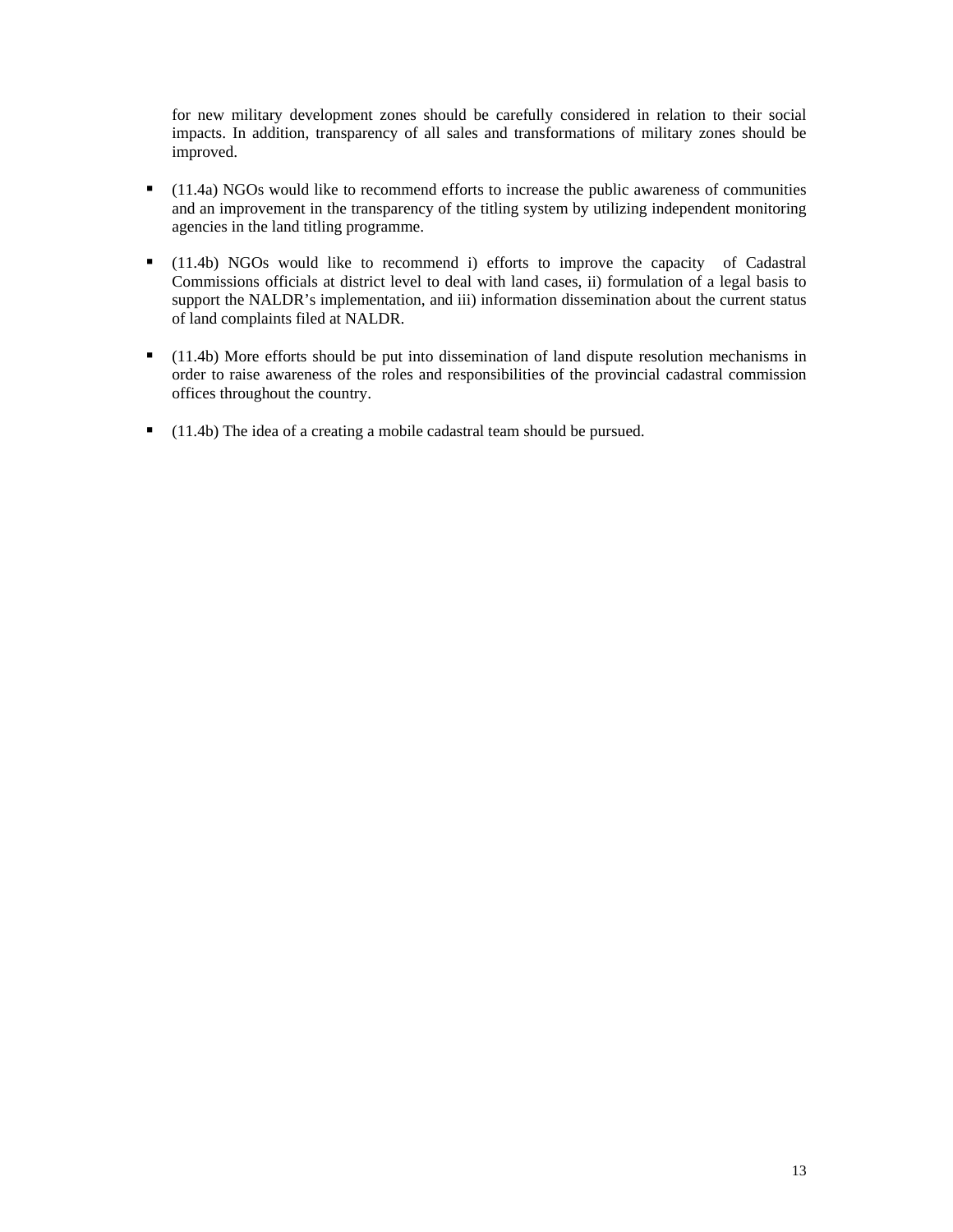### **The NSDP Monitoring Framework**

| $\mu$ come informed measurements momentum $\sigma$ , in $\sigma$ or |             |                                                                                                                                |                    |                               |  |                   |     |
|---------------------------------------------------------------------|-------------|--------------------------------------------------------------------------------------------------------------------------------|--------------------|-------------------------------|--|-------------------|-----|
| <b>Target</b>                                                       |             | <b>Actions Needed</b>                                                                                                          | <b>Institution</b> | <b>Responsible Government</b> |  | <b>Time Frame</b> |     |
| monitored<br>annually                                               | <b>NSDP</b> | 1.1 Develop and implement a framework to<br>monitor the implementation of the NSDP<br>and prepare an annual progress review of | MOP<br>CDC.        | (Lead), MEF and               |  | End<br>2006       | Jun |

### **i) Joint Monitoring Indicators monitored by NGOs**

NSDP implementation.

### **ii) Monitored progress on Actions Needed**

**1.1.** The NGOs welcome the continued opportunity to participate in the Technical Working Group on Planning and Poverty Reduction (TWG-PPR) and, as core-members of the TWG-PPR, NGOs are committed to positively contribute to the group's objectives. The NGOs welcome the efforts of the Ministry of Planning regarding the progress made on drafting the NSDP Annual Progress Report (APR) and have been informed that the Ministry of Planning has received annual reports from all ministries.

Despite this progress NGOs remain concerned that the monitoring framework for the NSDP will be unable to measure the efficiency (are we using the resources wisely?) or the effectiveness (are the desired outputs being achieved?) of the NSDP as the current framework fails to mention input and output indicators.

The NGOs also observe that the 2007 Budget Law broadly reflects the priority sectors set out in the NSDP and recognize more than average budgetary increases to the ministries of Health, Education, Agriculture, Rural Development, and Water Resources and Meteorology, although the format of the Budget Law only allowed comparisons between planned capital expenditure for 2007 against realized capital expenditure in 2006. For the NSDP to gain credibility, it will need to be better integrated in the financial planning of the Royal Government, especially the 2008 Budget Law and the Public Investment Program.

### **iii) Recommendations**

- Input and output indicators for the different sectors in the NSDP need to be defined and made publicly available in order to create the setting for a meaningful Annual Progress Report that can serve as an input for discussions on improving the NSDP's implementation in 2007.
- Financial planning needs to be more aligned with the NSDP in order to provide insight to the funds that are allocated by the Royal Government for NSDP implementation, especially through the 2008 Budget Law and the Public Investment Program.

**June**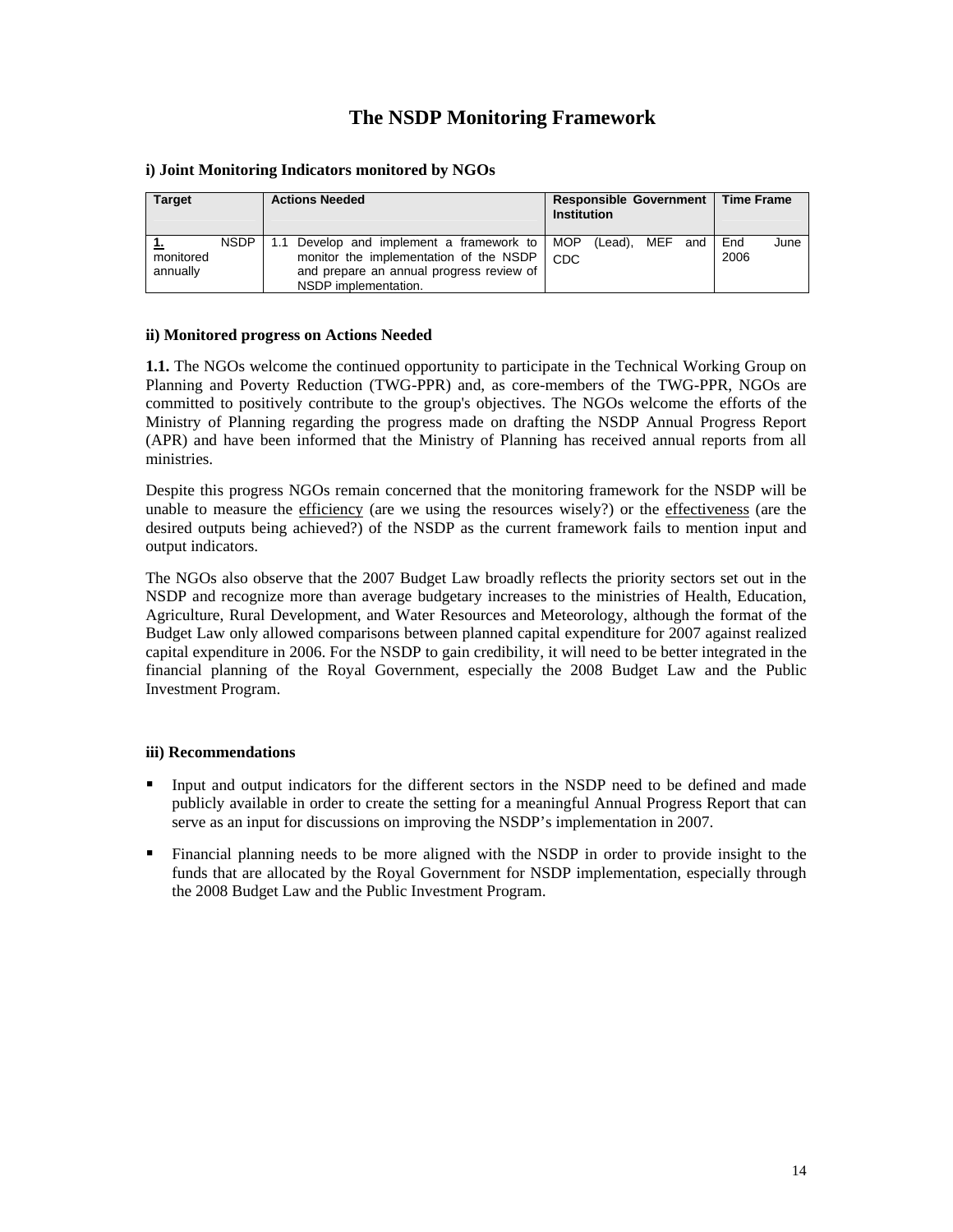### **Decentralization and Deconcentration Reform**

| Target                                                                                | <b>Actions Needed</b>                                                                                                                                                                       | Responsible<br>Government<br><b>Institution</b> | <b>Time Frame</b>                    |
|---------------------------------------------------------------------------------------|---------------------------------------------------------------------------------------------------------------------------------------------------------------------------------------------|-------------------------------------------------|--------------------------------------|
| RGC's<br>6.<br>The<br>Strategic Framework<br>Decentralization<br>for<br>De-<br>and    | 6.1 Preparation, Consultation and<br>submission<br>for<br>approval by the National Assembly a set of the<br>organic Laws on democratic development at Sub-<br>national levels.              | <b>IMC</b>                                      | First draft by<br>end March 06       |
| concentration (D&D)<br>reforms<br>developed<br>initial<br>and<br>preparation made for | 6.2 D&D<br>implementation<br>law<br>and<br>organic<br>framework/outline prepared (preliminary provisional<br>pending the enactment-approval by the<br>Nat.<br>Assembly of the organic laws) | <b>IMC</b>                                      | First<br>and<br>Second<br>Quarter 06 |
| full implementation.                                                                  | 6.3 Review and formulate D&D support program for<br>reform and Investment for Local Development                                                                                             | <b>IMC</b>                                      | 3rd quarter 06                       |

### **i) Joint Monitoring Indicators monitored by NGOs**

### **ii) Monitored progress on Actions Needed**

**6.1.** The status of the proposed Organic Law(s) on Decentralization and Deconcentration remains unclear at the end of this reporting period, with Government interlocutors suggesting that a draft has not yet been finalized. In late 2006, the RGC indicated to the donor community that it intended to submit final versions to the National Assembly for consideration before the end of the calendar year. This target was not met, and there has been no further movement in the direction of public release of the draft laws during this period. NGOs welcome the periodic reaffirmation by officials of the RGC's intention to provide an opportunity for public discussion of the draft Organic Law(s) on decentralization and deconcentration prior to their submission to the National Assembly.

**6.2.** A draft "Implementation Framework for Sub-National Democratic Development Preparatory Phase 2006-2007" was circulated to the Donor community in June 2006. The draft framework outlined a three-phased implementation time-line, divided into a preparatory stage (2006-2007), an initial phase (2007-2009), and a transition phase (2009-2012). The RGC indicated at that time that an implementation strategy covering 2006-2007 would be finalized during 2006. There has been no further publicly visible movement against this indicator.

**6.3.** Based on the analysis presented in the April 2006 "Independent study of Donor Support for Decentralization and Deconcentration (D&D)" and subsequent consultations with a broad range of stakeholders, a "Project to Support Democratic Development through Decentralization and Deconcentration (PSD4) was developed during October and November 2006. The project is expected to take effect as of February 2007, and is intended to provide a mechanism for multi-donor support for the implementation of the RGC's national D&D program, with an initial six-year commitment spanning the first two phases of reform implementation.

### **iii) Recommendations:**

The NGOs recommend that, in collaboration with the RGC, the draft organic laws be subject to a broad public review process involving stakeholders at both national and sub-national levels prior to their finalization and submission to the National Assembly. NGOs reaffirm their belief that public review and systematic discussion of draft policies and legislation with citizens and relevant stakeholders contribute to more effective policies.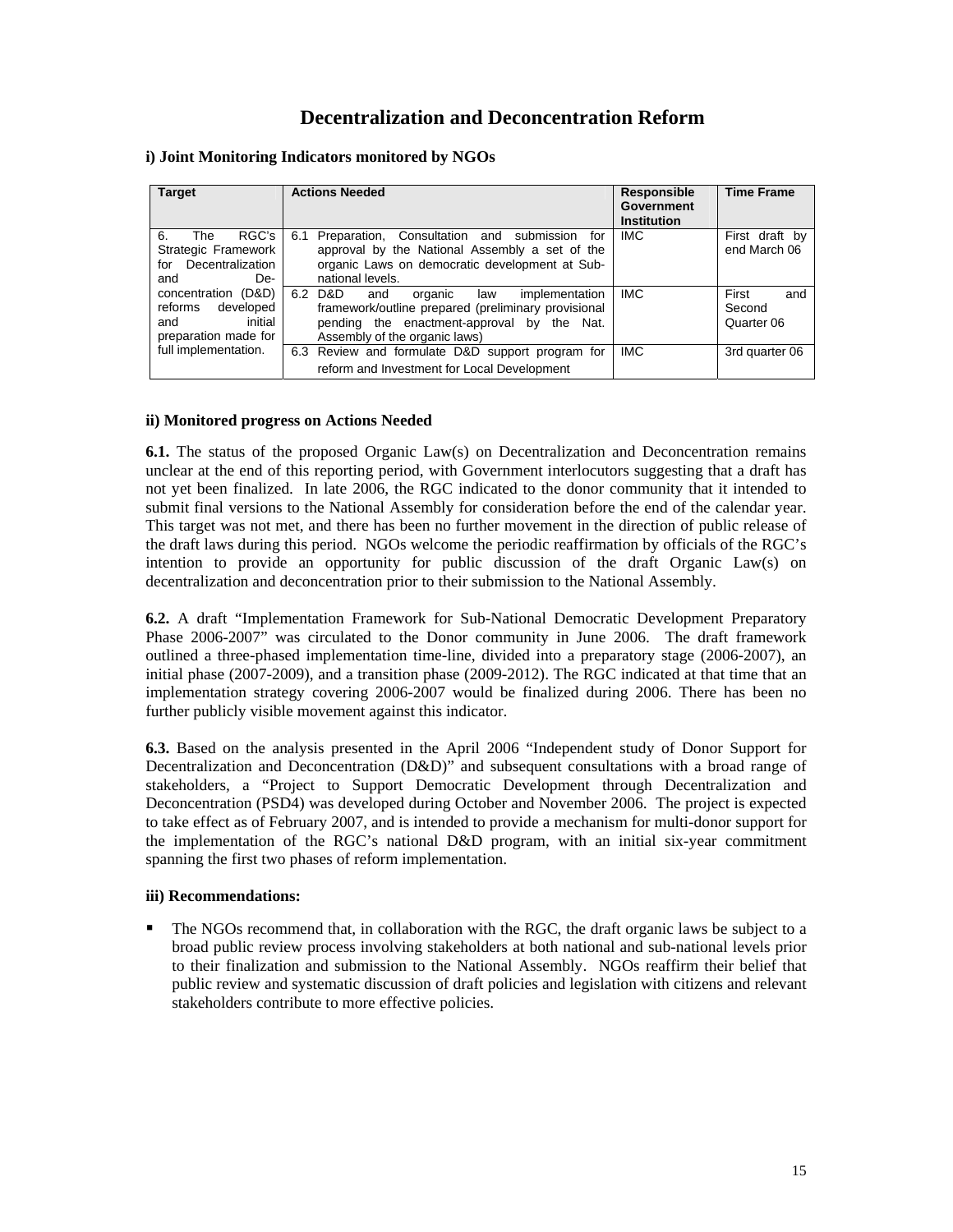### **Socially cohesive, educationally advanced, and culturally vibrant society**

### **i) Joint Monitoring Indicators monitored by NGOs**

| <b>Target</b>                                                                                                                                                          | <b>Actions Needed</b>                                                              | <b>Responsible</b><br>Government<br><b>Institution</b> | <b>Time</b><br><b>Frame</b> |
|------------------------------------------------------------------------------------------------------------------------------------------------------------------------|------------------------------------------------------------------------------------|--------------------------------------------------------|-----------------------------|
| <b>10.</b> Foster the development<br>of<br>socially cohesive.<br>a<br>educationally advanced, and                                                                      | 10.1 Increase the proportion of deliveries attended<br>by skilled health personnel | <b>MOH</b>                                             | On-<br>going                |
| culturally vibrant society that<br>is free of illiteracy and<br>disease and follow the RGC's<br>Strategic Plan - Neary<br>Rattanak<br>(women<br>are<br>precious gems). | 10.2 Increase the net enrolment in primary school<br>(total, and by sex).          | <b>MOEYS</b>                                           | On-<br>going                |
|                                                                                                                                                                        | 10.3 Increase the survival rate from grades 1 to 6.                                | <b>MOEYS</b>                                           | On-<br>going                |
|                                                                                                                                                                        | 10.4 Implement the National Action Plan to combat<br>violence against women.       | <b>MOWA</b>                                            |                             |

### **ii) Monitored progress on Actions Needed**

**10.1** The progress of this indicator could be known through the report of Health System Information, the Cambodia Demographic Health Survey, and the Midwifery Review. The data collection and analysis of these surveys are now in progress. However, accomplishment of this important indicator (among many other outcome indicators in the health sector) very much depends on the progress of public administration reform to serve people better and to become an effective development partners. The Merit Based Payment Initiatives design is being developed and discussed by MoH, CAR and health partners, and preparatory activities to formulate a draft joint Government-Donor action plan for phasing out salary supplements are underway.

**10.2** Since the year 2000, the ESP/ESSP documents and the PAP funds have been essential tools in the effort to achieve universal primary education by 2015. Over the past six years there have been marked improvements in enrollment rates for all students (from 76% in 2000-01 to 91.3% in 2005- 06). As well enrollment for girls in primary school has increased (from 75% in 2000-01 to 89.7% in 2005-06). While there is improvement in girl's enrollment, still only 47% of all students registered for primary school are girls. (Also see section on Public Finance Management on funding for the education sector).

**10.3** While enrolment rates have increased, the more difficult issue is primary school completion. The completion rates for primary school (Grade 6) were 42.9% in 2004-2005, which is still far behind the projected target of 100% by 2010. Much work still needs to be done to realize this goal. The dropout and repetition rates remain high in primary schools, and also in lower secondary schools where enrollment rates are far behind those in other countries in the region. . (Also see section on Public Finance Management on funding for the education sector).

**10.4** NGOs observe that while progress on the implementation of the National Action Plan to combat violence against women has been slow, the Government is taking action to prepare itself for its implementation. Progress has been made in the dissemination of laws through publication in the Royal Bulletin, make an inventory of all laws related to the law on domestic violence, broadcasting through the media, and dissemination to communities, districts, communes and villages in 24 province-cities. Further training on the Domestic Violence law has been provided to practitioners by several organizations: MoWA and Ministry of Interior together trained the police while GTZ trained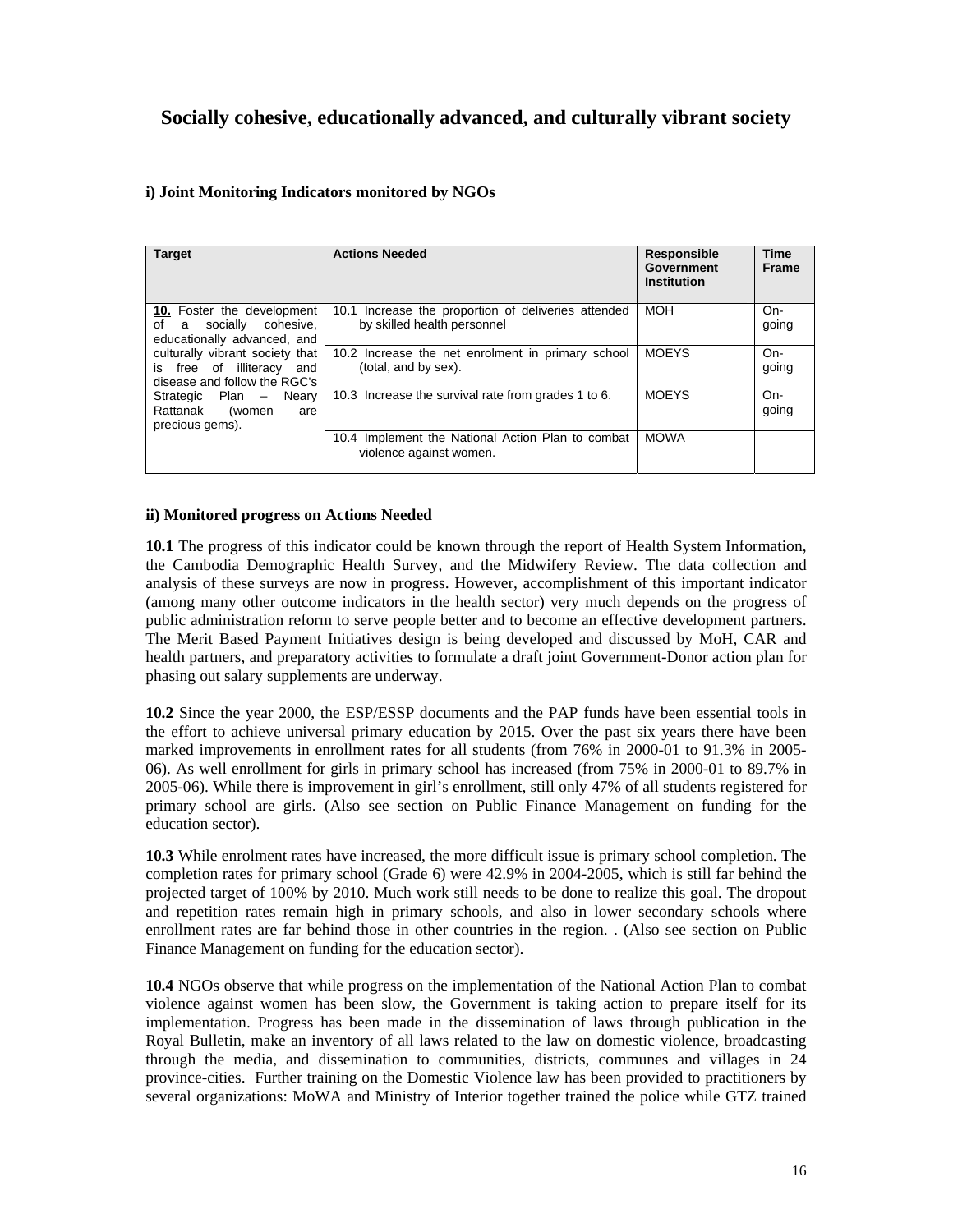lawyers on the Domestic Violence law at the Royal School of Judges. MOWA has plans to also train commune councilors in 24 provinces-cities on the Domestic Violence law.

### **iii) Recommendations:**

- (10.1) To effectively increase the proportion of deliveries by skilled health personnel, the deployment of midwives in all the remote rural areas is required. NGOs would like to welcome the fact that the Midwifery Review will be part of the Midterm Review so that incentives for health professionals, particularly midwives, should be resolved and moved forward soon.
- $(10.2 \& 10.3)$  Given the present primary completion rate, we still have far to go to achieve the universal primary education that the Ministry hopes for and the country needs. The MoEYS needs to continue to emphasize the integration of girls, disabled children, and minority children into the education system.
- $(10.2 \& 10.3)$  The government, in partnership with donors, needs to increase its efforts to make more schools and facilities available to all children. Government commitments to abolish informal payments in schools, recruit more teachers, and implement performance-based pay reforms may be difficult to achieve in light of inconsistent rates of disbursement of funds to the priority areas for which they were intended.
- $(10.2 \& 10.3)$  In addition, the Ministry needs to strengthen its monitoring systems so that the education data, upon which policy decisions are made, is consistent, complete and reliable.
- (10.4) NGOs would like MOWA to move fast to issue the national action plan to combat violence against women and take action in 2007, especially to strengthen the availability of services for victims of domestic violence.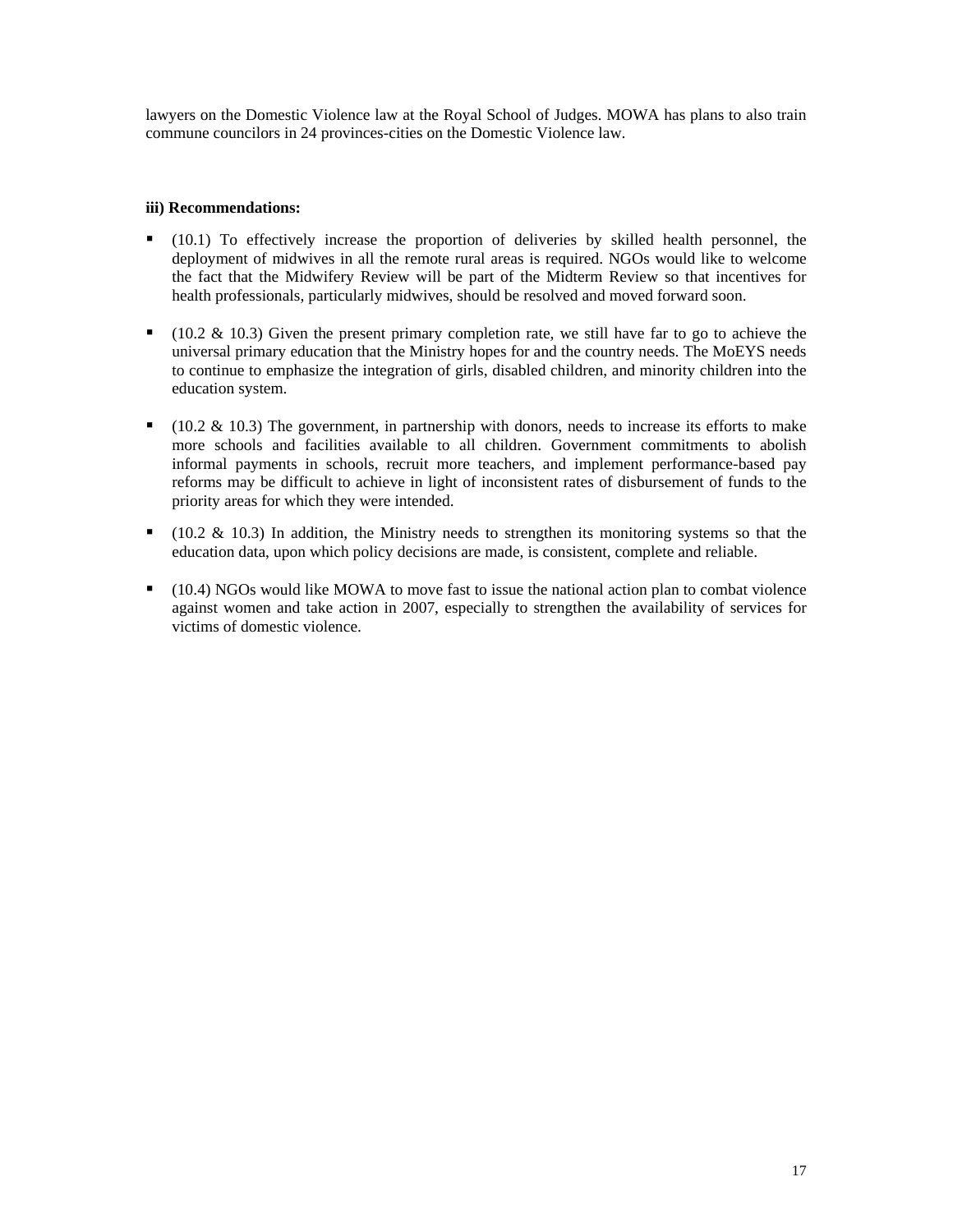### **Public Financial Management Reform Programme**

#### **i) Joint Monitoring Indicators monitored by NGOs**

| <b>Target</b>                                            | <b>Actions Needed</b>                                                                                                                                                                                                                                         | Responsible<br>Government<br><b>Institution</b> | <b>Time</b><br><b>Frame</b> |
|----------------------------------------------------------|---------------------------------------------------------------------------------------------------------------------------------------------------------------------------------------------------------------------------------------------------------------|-------------------------------------------------|-----------------------------|
| Financial Management<br>Reform<br>Program<br>Implemented | 7. The RGC's Public   7.1) Continue implementing the RGC's PFM Reform Program<br>(complete Stage1/Platform 1 and begin implementing the<br>action plan for Stage 2) and monitor impact through the agreed<br>PFM Performance Management Framework/Indicators. | MEF                                             | On-<br>going                |

### **ii) Monitored progress on Actions Needed**

### *Health*

NGOs, first of all, would like to congratulate the RGC on the overall improvements in cash disbursement to the operational level. Despite some progress, the cash release of Chapter 13 has remained unacceptably low at the provincial level, in particular in quarter 1 and quarter 2 of year— 1.22%, and 6.78%, respectively. This still continues to affect the health service delivery at the community level. This main indicator is now under the PFM TWG. The meetings between MoH, MoEYS, MEF, and partners have made good progress regarding improving disbursements. NGOs would like to see that this discussion will continue until the cash release to the operational level is improved to all social sectors—health and education, in particular.

### *Education*

Since the year 2000, the ESP/ESSP documents and the PAP funds have been essential tools in the effort to achieve universal primary education by 2015. In terms of funding, at the JTWG-ED in January 2007, it was noted that as of December 31, 2006, 72.91% of the PAP disbursement for the fiscal year 2006 had been released. However, in some PAP areas the percentage of cash released is significantly lower than in others. For example, the Non-formal Education PAP received a mere 10.8 percent of its annual budget allocation and the Pedagogical Research Department PAP-7A and PAP-7B received less than 2 percent of its annual budget allocation.

### **iii) Recommendations:**

### *Health*

 NGOs active in Cambodia's Health Sector are pleased with the tremendous efforts and the progress that the RGC has made so far. However, we would like to encourage all partners to move towards finalization of the Merit Based Payment Initiative design, to ensure that payments will be based on qualifications and experience. Since this MBPI is at the moment targeting the central ministries, NGOs would like to also encourage all partners to strengthen the incentive and performance at the service delivery level, especially in the rural areas.

### *Education*

- The NEP and EDUCAM, on behalf of their members, recommend that the Ministry of Education, Youth and Sport in close collaboration with the Ministry of Economy and Finance ensure the timely disbursement of funds to the schools through a proper budget management system so that the education service will be healthier and will outreach to marginalized children in order to achieve the targets to which the government has committed itself.
- The government, in partnership with donors, needs to increase its efforts to make more schools and facilities available to all children. Government commitments to abolish informal payments in schools, recruit more teachers, and implement performance-based pay reforms may be difficult to achieve in light of inconsistent rates of disbursement of funds to the priority areas for which they were intended.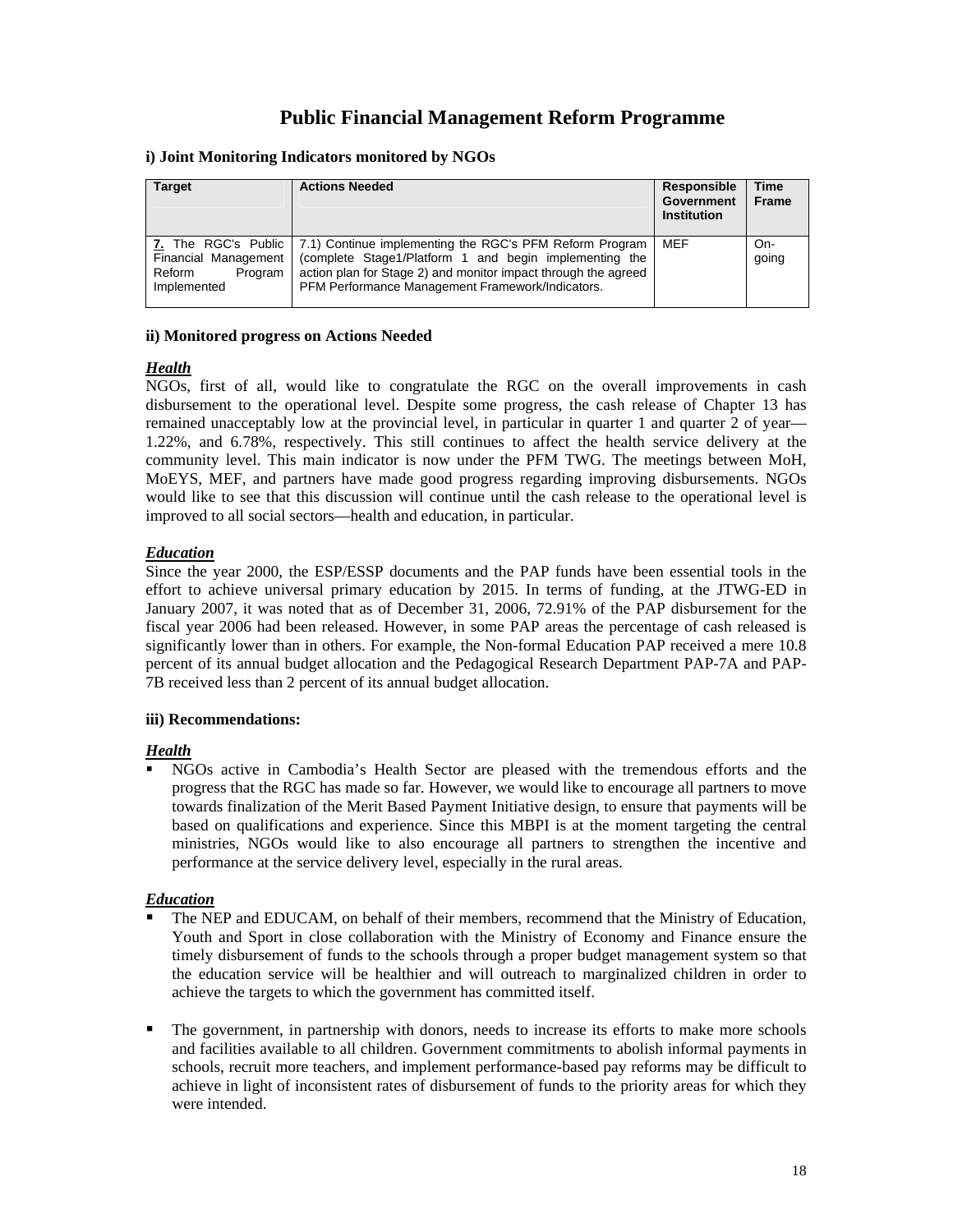### **ANNEX 1: Extractive Industries**

Extractive industries including oil, gas and minerals are expected to become a major source of revenue for the Kingdom of Cambodia in the near future by more than quadrupling the country's current government revenue and potentially lifting millions of Cambodians out of poverty. The UNDP gave a rough estimate in June 2006 of US\$1.7bn per annum over 10 years based on recent upward preliminary estimates by Chevron of oil reserves in Block A, which they stated would represent 3 times current ODA (Official Development Assistance), 30% of the previous year's GDP for Cambodia and an additional \$130 per capita annual income<sup>1</sup>. Exploration of valuable minerals in northeast Cambodia is projected also to have a significant impact on the country's economy.

Experiences from other countries suggest that discoveries of large reserves of natural resources in some developing countries such as Nigeria and Venezuela have not resulted in economic and social growth. These negative experiences have given rise to the term 'resource curse,' whereby countries rich in natural resources have failed to use profits from the sale of those resources to benefit key development sectors and the country's poorest citizens. Rather, the profits have benefited elite groups and individuals due to corruption and mismanagement of the funds. Cambodia should avoid the 'resource curse'. Strategic planning that includes civil society will assist in ensuring the profits benefit all Cambodian citizens.

#### **Recommendations**

l

To avoid the resource curse and promote long-term sustainable economic development, civil society urges the Government of Cambodia to establish clear policies, regulations and mechanisms to ensure that transparency and accountability prevail in the use of oil and gas revenues by:

- Disclosing the amount, timing and channels for the receipt of revenues so that they can be monitored by parties outside government to ensure there is no unlawful diversion, and to give citizens the basic information to ensure confidence in the appropriate management and use of the funds;
- **Signing on to the Extractive Industries Transparency Initiative as soon as possible;**
- Conducting informed and prudent decision-making about the management of the funds and their ultimate use;
- Allowing civil society to actively engage in the design, monitoring and evaluation process and contribute to public debate on oil and gas issues by partnering with the private sector to ensure the fund contributes to sustainable development and poverty reduction.
- Establishing a legal framework on extractive industries;
- Committing to new Joint Monitoring Indicators (JMI) for extractive industries.

<sup>&</sup>lt;sup>1</sup> UNDP Insights for Action "Brief Advisory Note on Some Socio-Economic and Financial Implications of Cambodia Offshore Oil and Gas" June 2006